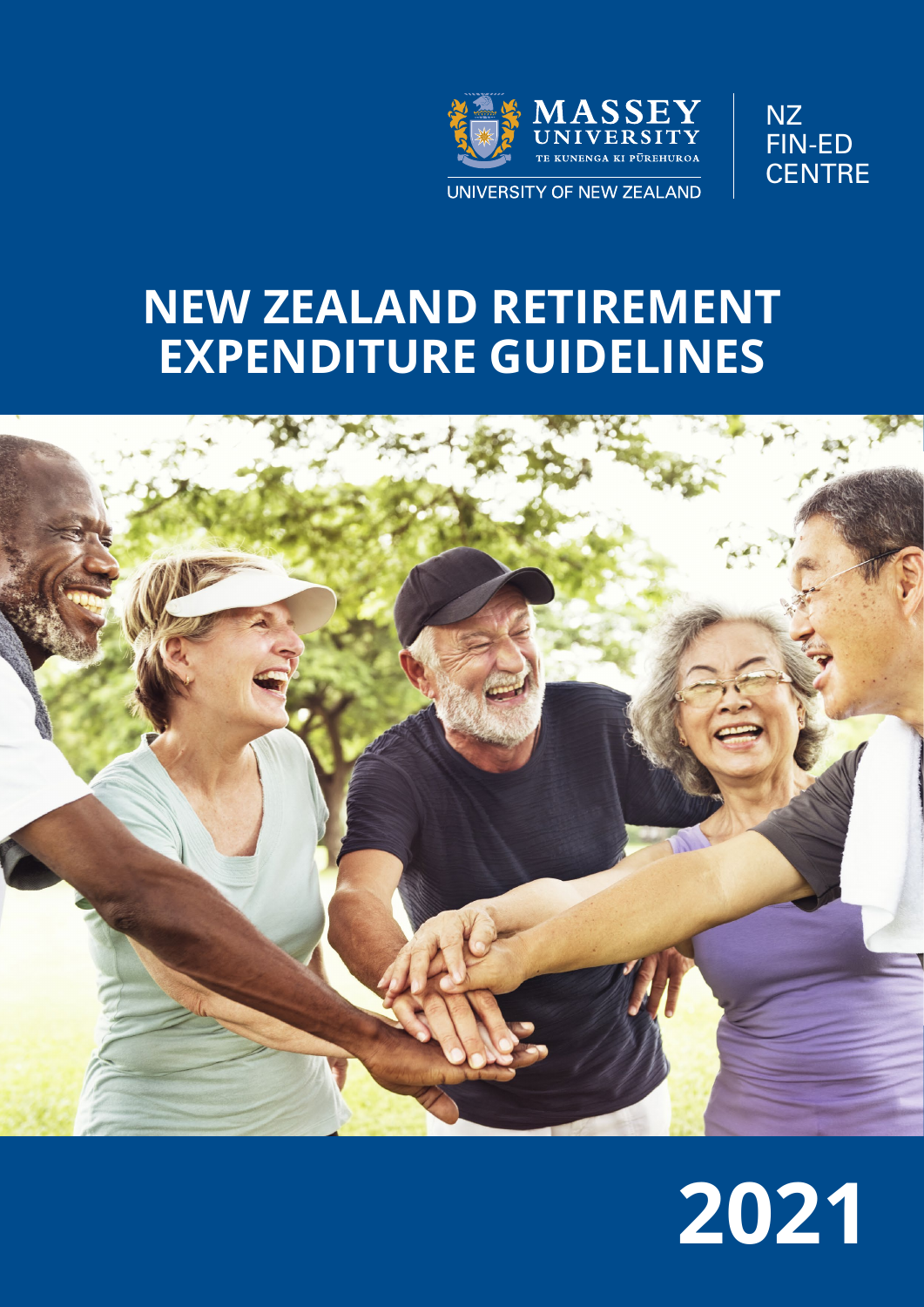# **FIRST PUBLISHED NOVEMBER 2021**

**PUBLISHED BY**



NZ FIN-ED **CENTRE** 

The Fin-Ed Centre aims to empower New Zealanders to make more financially savvy decisions – to give people the tools they need for the life-long process of managing their finances. Key projects include a 20-year longitudinal study that follows 300 New Zealanders to understand their needs for financial knowledge at different life stages, a multi-level certification programme for personal financial educators and the New Zealand Retirement Expenditure Report to establish guidelines for 'modest' and 'comfortable' retirement.

### **SPONSORED BY**

**Financial Advice** NEW ZEALAND

Financial Advice New Zealand is a professional membership organisation for financial advisers and financial advice providers working across all areas of financial advice, including financial

planning, mortgages, insurance and investment. We represent the interests of the public and our members, and strive to help New Zealanders, and the country as a whole, increase their financial health, wealth and wellbeing.



Consilium recognises the value of advice and supports the quality,  $\text{Consilium}$  reputation and reach of financial advisers across New Zealand, through innovation and globally recognised best practice systems.

With a clear purpose to champion professional financial advice and those who deliver it, our solutions provide efficiencies and support so advisers can spend their time where it is most valuable – with their clients. Consilium's solutions include the Consilium Wrap platform, Synergy Investments, KiwiWRAP KiwiSaver Scheme and Consilium Partner Firm Services.

#### **ACKNOWLEDGEMENTS**

This work is based on/includes customised Stats NZ's data which are licensed by Stats NZ for re-use under the Creative Commons Attribution 4.0 International licence.

Our thanks to Dr Malcolm Menzies and Professor Martin Young for their peer review, and useful feedback to enhance the report.

#### **DISCLAIMER**

The views expressed in this report are those of the author and do not necessarily represent the views of the Fin-Ed Centre, or Massey University. This document is a general guide to retirement expenditure and should not be relied upon or used as a substitute for professional advice specific to individual circumstances. The author and contributors are not financial advisers.

#### **AUTHOR**

Associate Professor Claire Matthews – Research Associate, NZ Fin-Ed Centre, Massey University and Director, Academic Quality, Massey Business School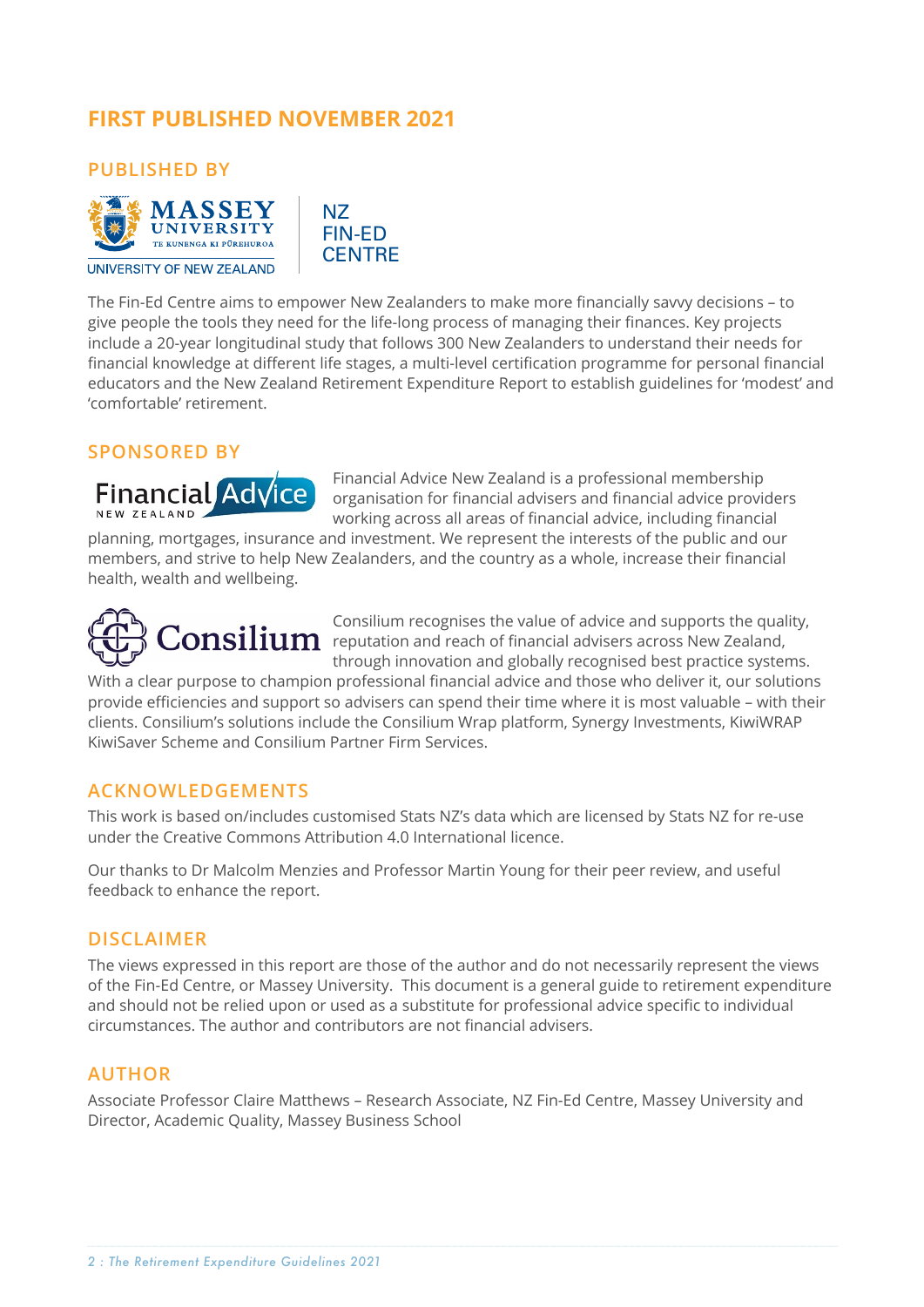# **TABLE OF CONTENTS**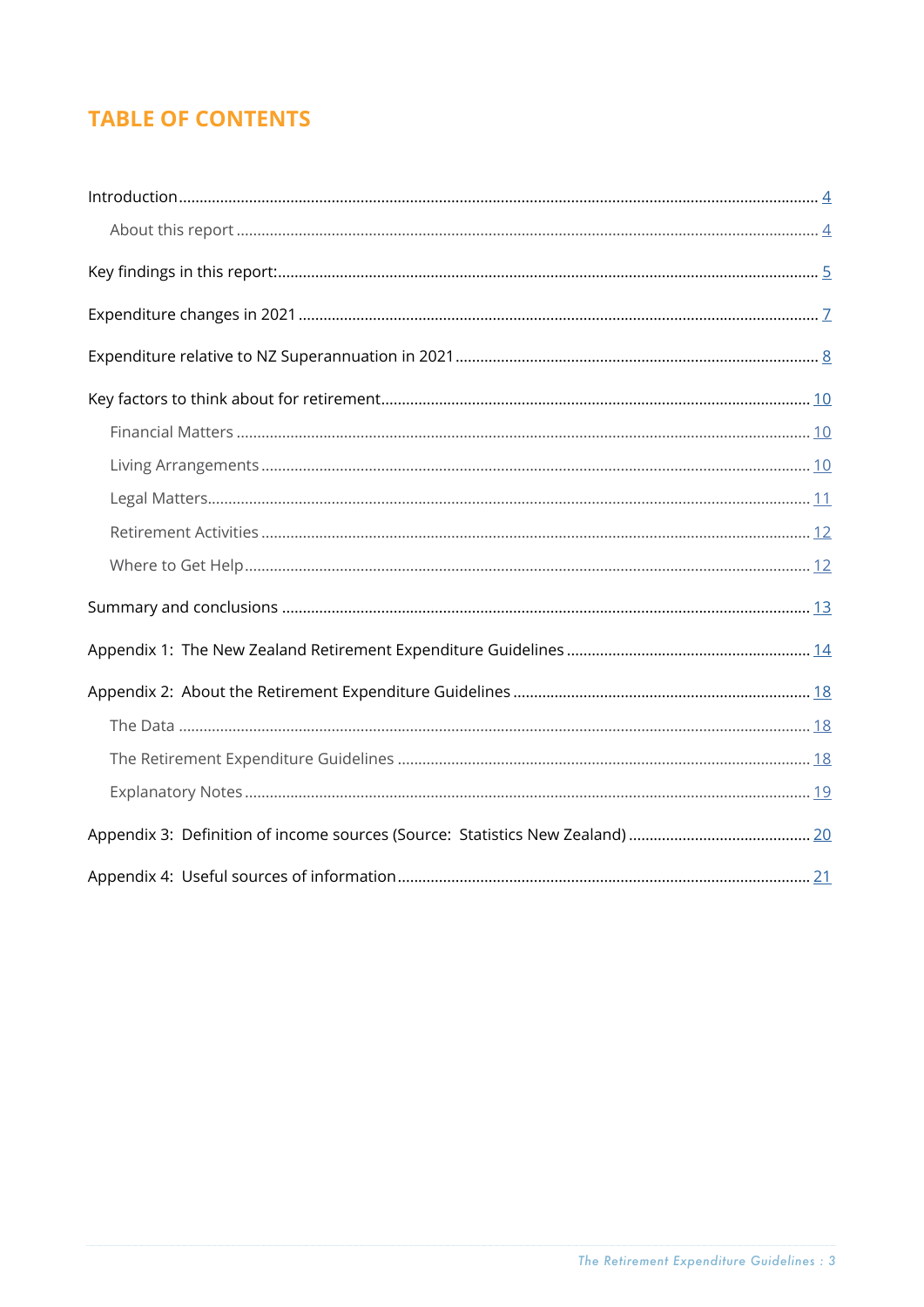# <span id="page-3-0"></span>**INTRODUCTION**

At the recent Older Persons' Forum<sup>1</sup> hosted by the Te Ara Ahunga Ora Retirement Commission (1-2 September 2021), a comment was made that New Zealanders are sleepwalking into retirement. Retirement represents a substantial life change for most New Zealanders and is often included in lists of the most stressful life events. Sleepwalking into retirement is therefore not a recommended approach, rather it is important to prepare and plan for retirement. It will otherwise be very challenging for the majority of New Zealanders to achieve the expectations and aspirations they hold for their future retirement.

For the Baby Boomers that have not yet retired, there is some urgency to this preparation as at most they now have eight years before reaching the age of 65, the age of eligibility for New Zealand Superannuation and widely seen as the retirement age in NZ. Retirement now looms on the horizon for Generation X, with the first of these reaching age 65 in less than ten years. While the Millennials have at least 25 years before reaching age 65, it is not too soon for them to start thinking about their retirement.

One element of the preparation for retirement, and arguably one of the more important, is the question of financial resources required to meet a person's retirement needs. The 2021 Retirement Expenditure Guidelines in this report are the tenth in the series that commenced in 2012 $^{2,3}$  to assist pre-retirement New Zealanders make financial plans for their retirement. Specifically, the Retirement Expenditure Guidelines provide information about actual levels of expenditure by New Zealanders who have already retired; however, this does not include an evaluation of the sufficiency of NZ Superannuation. Pre-retirees can use this information as part of their retirement preparation, to plan budgets for their desired future retirement lifestyle and to provide a foundation from which to determine the savings they need to achieve their retirement objectives.

Expenditure patterns change over time due to societal changes and the effect of inflation. This report addresses these changes with an adjustment for inflation to 30<sup>th</sup> June 2021. In addition, we discuss other matters that need to be considered as part of retirement preparation, and useful sources of information that will assist.

### **ABOUT THIS REPORT**

The New Zealand Retirement Expenditure Guidelines as at 30<sup>th</sup> June 2021 are prepared from the Statistics New Zealand's triennial 2018/19 Household Economic Survey (HES) for the year ended 30 June 2019.

Two levels of expenditure have been included in the guidelines. The **No Frills** guidelines reflect a basic standard of living that includes few, if any, luxuries. The **Choices** guidelines represent a more comfortable standard of living, which includes some luxuries or treats. The No Frills Guidelines are based on the average expenditure of the second quintile of the HES for retired households, while the Choices Guidelines are based on the average expenditure of the fourth quintile of the HES for retired households.

The second quintile comprises households in the  $21^{st}$  to  $40^{th}$  percentile for household income, while the fourth quintile comprises households in the  $61<sup>st</sup>$  to  $80<sup>th</sup>$  percentiles for household income.

<sup>1</sup> The recorded webinars and related documents can be found on the Commission's website at https://retirement.govt. nz/policy-and-research/retirement-income-system-policy/older-persons-forum/

<sup>2</sup> Previous editions can be found on the Fin-Ed Centre website.

<sup>3</sup> The basis for calculating the Retirement Expenditure Guidelines was changed with effect from the 2014 report. Details of the changes are provided in that report.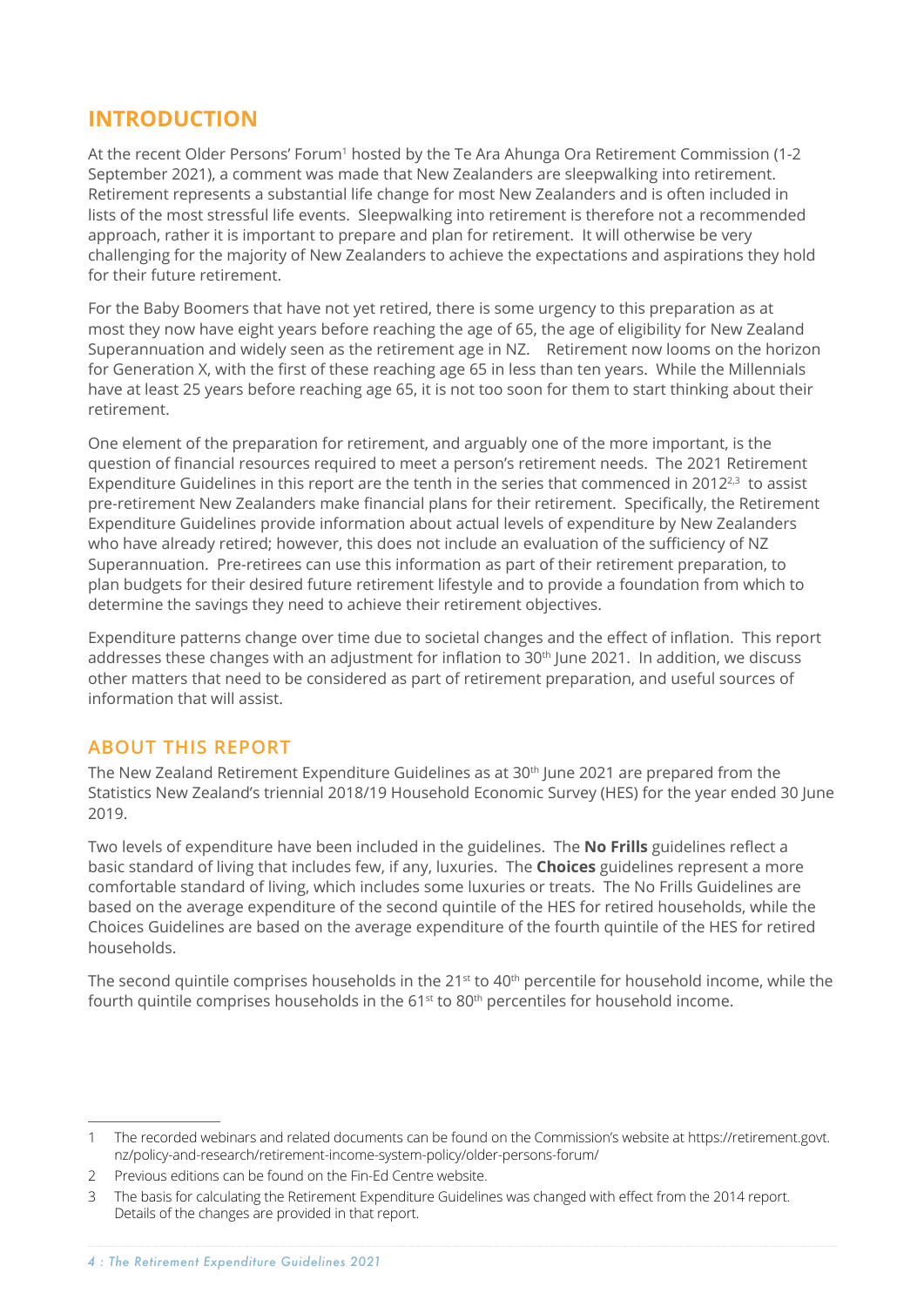# <span id="page-4-0"></span>**KEY FINDINGS IN THIS REPORT**

#### **THE NEW ZEALAND RETIREMENT EXPENDITURE GUIDELINES AS AT 30TH JUNE 2021**

|                                    | <b>ONE-PERSON HOUSEHOLDS</b> |                   | <b>TWO-PERSON HOUSEHOLDS</b> |                   |
|------------------------------------|------------------------------|-------------------|------------------------------|-------------------|
| WEEKLY NZ SUPER RATES<br>After tax | \$436.94                     |                   | \$672.22                     |                   |
| <b>Total Weekly Expenditure</b>    | <b>Metro</b>                 | <b>Provincial</b> | <b>Metro</b>                 | <b>Provincial</b> |
|                                    |                              |                   |                              |                   |
| No Frills budget                   | \$726.19                     | \$604.92          | \$864.94                     | \$746.81          |
| Choices budget                     | \$1028.89                    | \$1116.23         | \$1470.26                    | \$1176.14         |

- Most New Zealanders aspire to a better standard of living in retirement than can be supported by NZ Superannuation alone.
- Most households where NZ Superannuation is currently a source of income have achieved this.

### **EXPENDITURE CHANGES FROM 2020 TO 2021**

- The effect of inflation on expenditure for each of the household groups is in the range 3.08% to 4.64%, with four groups having an effective inflation rate above the CPI rate of 3.30% for the same period.
- The key inflationary drivers for superannuants for the twelve months ended 30<sup>th</sup> June 2021 were Transport, Restaurant meals and ready-to-eat food, Recreation and culture, and Housing and household utilities.
- The household groups considered in this report are spending more than is received from NZ Superannuation.

#### **PREPARING FOR RETIREMENT**

- To avoid sleepwalking into retirement, people need to be proactive about their preparation. Factors to consider include: budgeting, life insurance, health needs, living arrangements, wills, enduring powers of attorney, family trusts and retirement activities.
- Sources of assistance with retirement preparation include financial advisers and the Sorted website.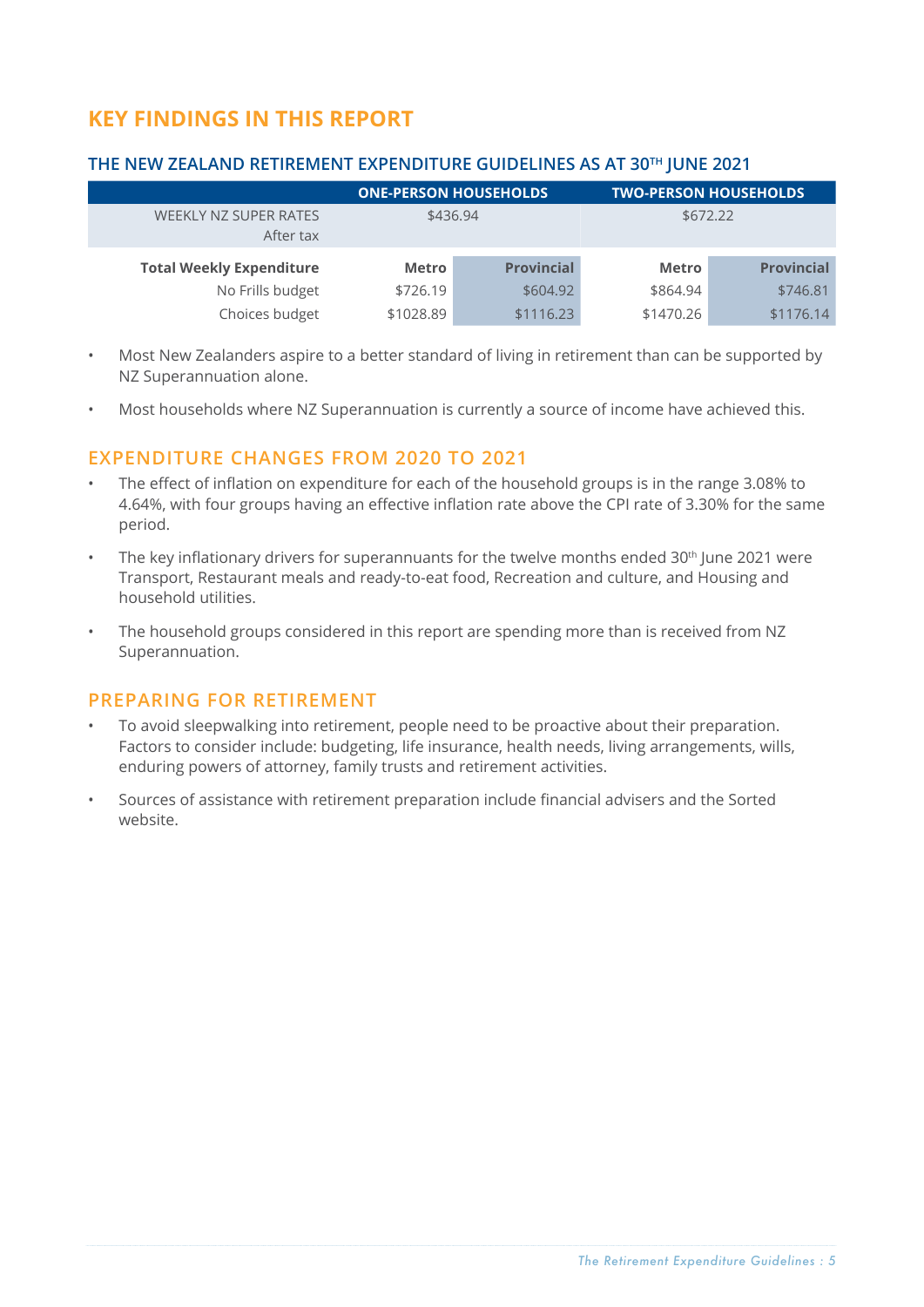# <span id="page-5-0"></span>**EXPENDITURE CHANGES IN 20214**

The expenditure changes noted from the 2020 report reflect the impact of inflation for the twelve months ended 30<sup>th</sup> June 2021.

|            |                        | <b>Total Weekly Expenditure</b> |         | <b>Change 2019 - 2020</b> |               |
|------------|------------------------|---------------------------------|---------|---------------------------|---------------|
|            |                        | 2020                            | 2021    | s                         | $\frac{9}{6}$ |
| One-person | No Frills - Metro      | 703.60                          | 726.19  | 22.59                     | 3.21%         |
| households | No Frills – Provincial | 586.10                          | 604.92  | 18.82                     | 3.21%         |
|            | Choices - Metro        | 993.34                          | 1028.89 | 35.55                     | 3.58%         |
|            | Choices - Provincial   | 1066.73                         | 1116.23 | 49.50                     | 4.64%         |
|            |                        |                                 |         |                           |               |
| Two-person | No Frills - Metro      | 835.34                          | 864.94  | 29.60                     | 3.54%         |
| households | No Frills - Provincial | 724.47                          | 746.81  | 22.34                     | 3.08%         |
|            | Choices - Metro        | 1423.29                         | 1470.26 | 46.97                     | 3.30%         |
|            | Choices – Provincial   | 1137.17                         | 1176.14 | 38.97                     | 3.43%         |
|            |                        |                                 |         | <b>CPI</b>                | 3.30%         |

### <span id="page-5-1"></span>**TABLE 1: CHANGES IN TOTAL WEEKLY EXPENDITURE BY HOUSEHOLD GROUP 2020 - 2021**

[Table 1](#page-5-1) above shows the change in total expenditure between 2020 and 2021 for each of our household groups. The change for three groups was less than the rate of inflation as measured by the CPI, with the Choices-Metro Two-Person Household (C2PH<sub>Met</sub>) matching the CPI rate. The other three Choices-Metro groups (C1PH<sub>Met</sub>, C1PH<sub>prov</sub>, C2PH<sub>prov</sub>) and the NF2PH<sub>Met</sub> had an increase in expenditure greater than the CPI increase. The different inflation rates for each household group were expected and result from the different expenditure patterns for each group which do not exactly match the basket of goods used to calculate the CPI.

As noted in previous reports, the overall inflation rate for each household group results from the interaction of many items, so it is not straightforward to explain the differences between them. However, there are some key differences in expenditure patterns for our retired households relative to the CPI.

Transport was weighted at 11.93% in the CPI but ranges from 11% to 35% for the One-Person Household groups and 12% to 17% for the Two-Person Household groups, with five of the eight groups having expenditure on Transport of more than the CPI weighting. Combined with an above CPI increase for Transport of 9.4%, expenditure on Transport is a key reason for the increase in overall expenditure. The increase in petrol prices would have been a key driver of this increase, with MBIE's monitoring of fuel prices<sup>5</sup> showing that Regular 91 petrol increased from \$1.85.99 per litre on 3<sup>rd</sup> July 2020 to \$2.23.95 per litre on 2nd July 2021, an increase of 20.4%. Allowing for a fuel efficiency of 10 litres per 100km, and travel of 10,000km in a year, this price increase would result in an increase in expenditure of \$380 per annum.

Another expenditure class contributing to the above CPI increases in expenditure is the Restaurant meals and ready-to-eat food, which is a sub-group of the Food expenditure group, although the impact is not as great as Transport. Four of the eight groups have expenditure on Restaurant meals greater than the CPI weighting. This group is weighted at 5.07% in the CPI, ranging from 4-8% for the One-Person Household groups and 4-6% for the Two-Person Household groups. The heavier weighting is combined with an above CPI increase of 4.3%.

<sup>4</sup> The detailed Retirement Expenditure Guidelines are in Appendix 1.

<sup>5</sup> Source: https://www.mbie.govt.nz/building-and-energy/energy-and-natural-resources/energy-statistics-andmodelling/energy-statistics/weekly-fuel-price-monitoring/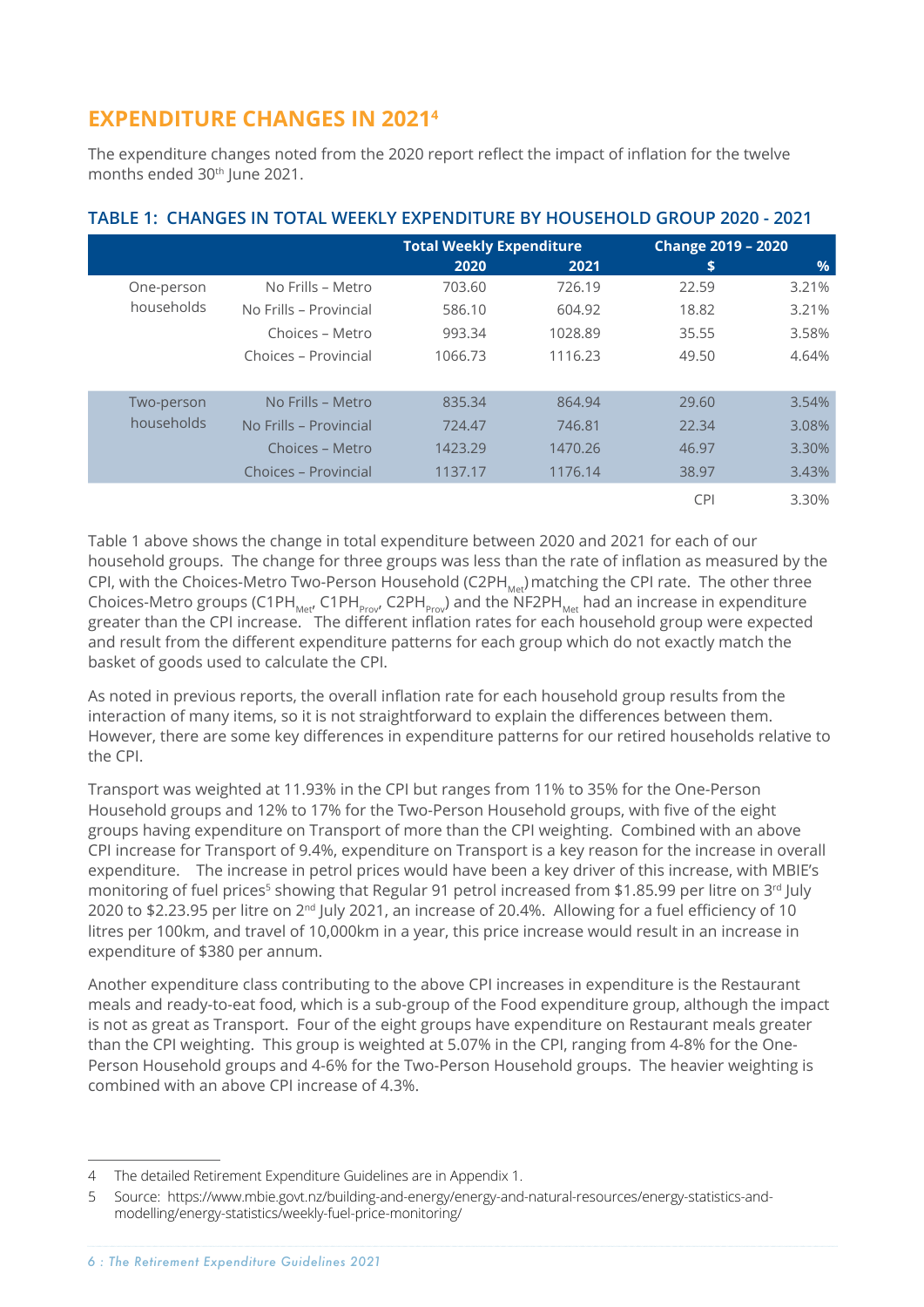Similarly, Recreation and culture is a greater proportion of spending for our household groups, ranging from 9-14% for the One-Person Household groups and 10-17% for the Two-Person Household groups, compared to 8.46% in the CPI. In this case the higher weighting offsets the slightly below CPI increase of 2.9% in this expenditure class.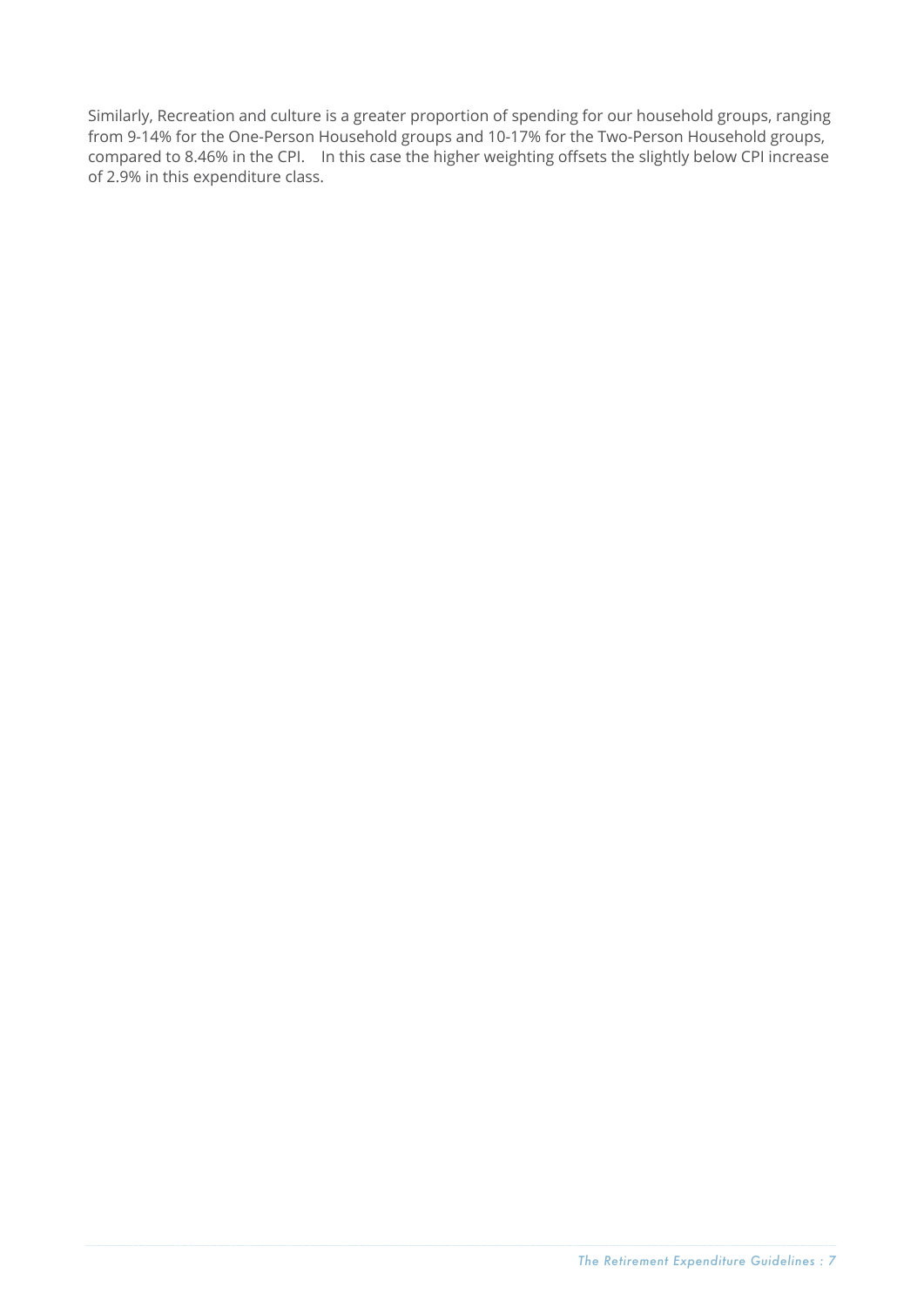# **EXPENDITURE RELATIVE TO NZ SUPERANNUATION IN 2021**

On 1<sup>st</sup> April 2021, the two key rates of New Zealand Superannuation rates increased to<sup>6</sup>:

#### **TABLE 2: NZ SUPERANNUATION RATES FROM 1 APRIL 2021**

| Single, living alone  | \$436.94 per week | after tax at the M rate |
|-----------------------|-------------------|-------------------------|
| Couples, both qualify | \$672.22 per week | after tax at the M rate |

The CPI rate for the year ended 31 March 2021 was 1.5%, while the increase in New Zealand Superannuation from 1 April was somewhat greater at 3.09%. This reflects the legislated adjustment methodology, which uses the annual CPI, while also maintaining relativity with the net average wage, which increased by 3.10%.

#### **TABLE 3: THE DIFFERENCE BETWEEN TOTAL EXPENDITURE AND CURRENT RATES OF NZ SUPERANNUATION**

|            |                        | <b>Total Weekly</b><br><b>Expenditure</b> | <b>NZ Super</b> | <b>Difference</b><br>in 2021 | <b>Difference</b><br>in 2020 | <b>Change in</b><br><b>Difference</b><br>$2020 - 2021$ |
|------------|------------------------|-------------------------------------------|-----------------|------------------------------|------------------------------|--------------------------------------------------------|
| One-person | No Frills - Metro      | 726.19                                    |                 | $-$ \$289.25                 | $-$279.77$                   | 3.39%                                                  |
| households | No Frills - Provincial | 604.92                                    | \$436.94        | $-167.98$                    | $-$162.27$                   | 3.52%                                                  |
|            | Choices - Metro        | 1028.89                                   |                 | $-$ \$591.95                 | $- $569.51$                  | 3.94%                                                  |
|            | Choices - Provincial   | 1116.23                                   |                 | $-$ \$679.29                 | $- $642.90$                  | 5.66%                                                  |
| Two-person | No Frills - Metro      | 864.94                                    |                 | $-$192.72$                   | $-$183.30$                   | 5.14%                                                  |
| households | No Frills - Provincial | 746.81                                    | \$672.22        | $-574.59$                    | $-572.43$                    | 2.98%                                                  |
|            | Choices - Metro        | 1470.26                                   |                 | $-5798.04$                   | $-5771.25$                   | 3.47%                                                  |
|            | Choices – Provincial   | 1176.14                                   |                 | $-$ \$503.92                 | $-$ \$485.13                 | 3.87%                                                  |

For all household groups the average household spends more than they receive from NZ Superannuation, and in 2021 the difference has increased for all household groups, as the table above shows. The proportional changes are more consistent across the household groups than we have found in the past.

[Table 4](#page-8-0) provides a rough estimation of the lump sum required at retirement to fund the additional spending over NZ Superannuation for each group, assuming no other income. It also shows the weekly savings required to achieve that lump sum, depending on the age at which saving commences. If saving is started at a younger age, regular amount of savings required is smaller.

<sup>6</sup> Source: https://www.workandincome.govt.nz/eligibility/seniors/superannuation/payment-rates.html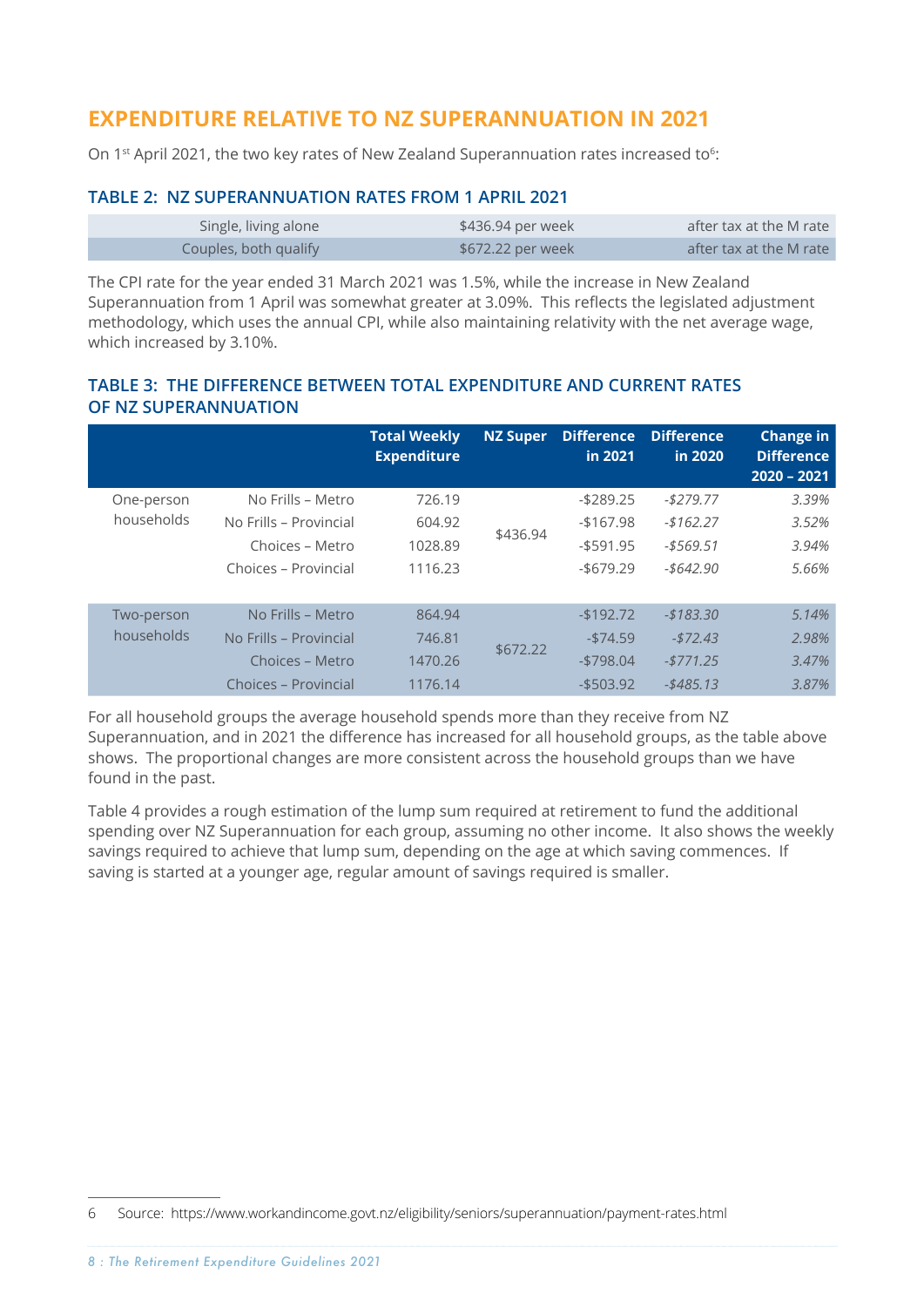|            |                        | <b>Weekly</b>     | <b>Lump Sum</b>             | <b>Weekly Savings</b>    |                           |
|------------|------------------------|-------------------|-----------------------------|--------------------------|---------------------------|
|            |                        | <b>Difference</b> | <b>Required<sup>8</sup></b> | From age 50 <sup>9</sup> | From age 25 <sup>10</sup> |
| One-person | No Frills – Metro      | \$289.25          | \$293,000                   | \$324                    | \$86                      |
| households | No Frills - Provincial | \$167.98          | \$170,000                   | \$185                    | \$47                      |
|            | Choices - Metro        | \$591.95          | \$600,000                   | \$678                    | \$184                     |
|            | Choices - Provincial   | \$679.29          | \$688,000                   | \$779                    | \$212                     |
|            | No Frills - Metro      | \$192.72          | \$195,000                   | \$215                    |                           |
| Two-person |                        |                   |                             |                          | \$55                      |
| households | No Frills - Provincial | \$74.59           | \$75,000                    | \$77                     | \$17                      |
|            | Choices – Metro        | \$798.04          | \$809,000                   | \$917                    | \$251                     |
|            | Choices - Provincial   | \$503.92          | \$511,000                   | \$576                    | \$156                     |

#### <span id="page-8-0"></span>**TABLE 4: ESTIMATED SAVINGS REQUIREMENT TO FUND THE DIFFERENCES BETWEEN EXPENDITURE AND NZ SUPERANNUATION***<sup>7</sup>*

As discussed in the 2019 report, these lump sums, and the savings required to achieve them, can be reduced in several ways. Reductions could be achieved by working part-time in retirement to provide ongoing income or delaying retirement. Alternatively, as discussed in the 2020 report, choosing a fund that invests in more growth assets would be expected to result in a greater lump sum from the same level of savings. As noted in the earlier report, greater volatility should be expected as the proportion of growth assets increases, so these funds may not be suitable for all investors.

<sup>7</sup> The lump sums in [Table](#page-8-0) 4 were calculated using the Sorted calculator available at https://sorted.org.nz/tools/ kiwisaver-calculator. The actual length of retirement to be planned for will vary for each person, depending on the age of retirement and life expectancy. To help work this out, use the retirement planner at sorted.org.nz. We assumed retirement at age 65 with a life expectancy of 90 (for both in couples).

<sup>8</sup> The Total Savings Required is rounded to the nearest \$000

<sup>9</sup>  For a 50-year old individual/couple.

<sup>10</sup> For a 25-year old individual/couple.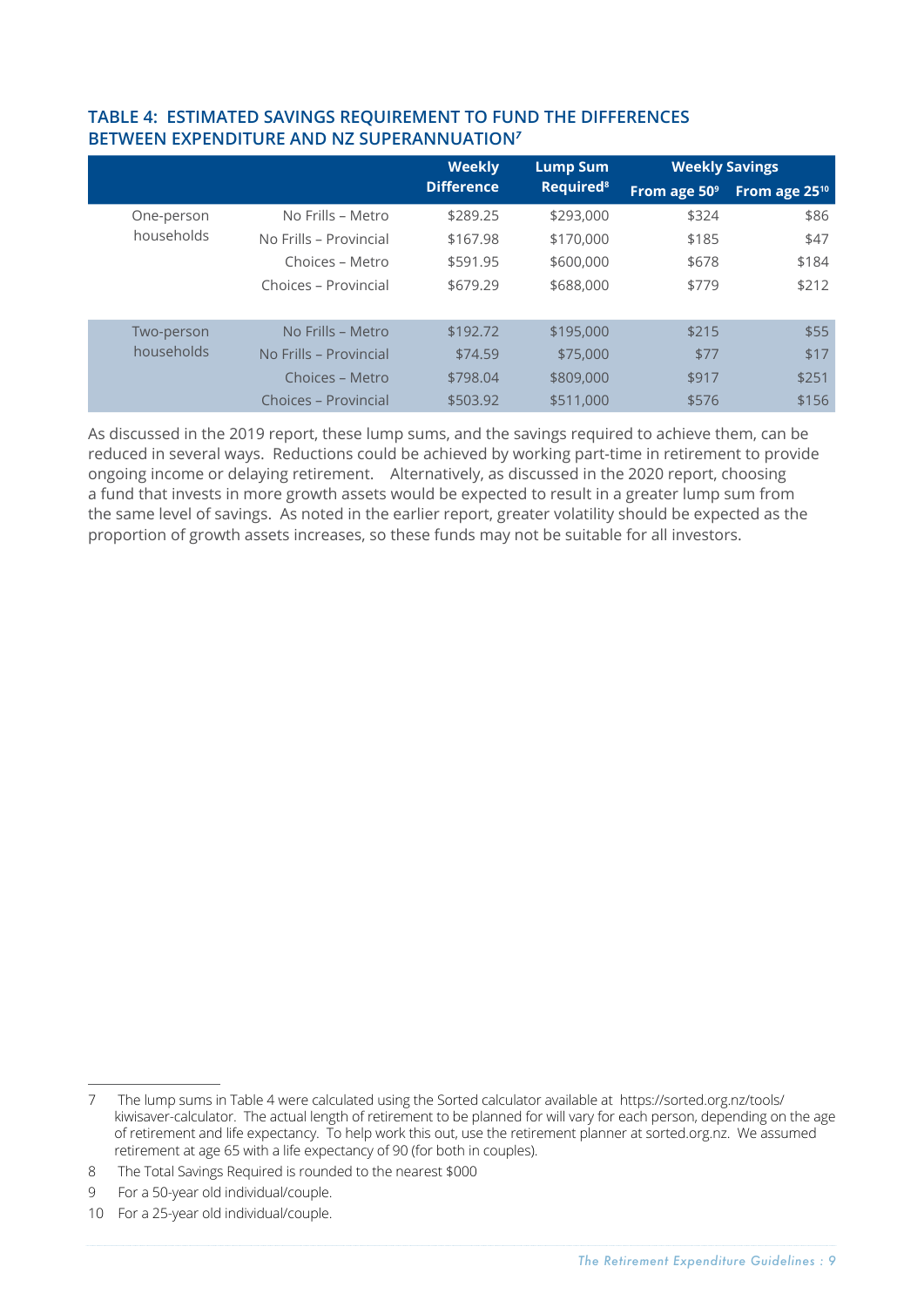# <span id="page-9-0"></span>**KEY FACTORS TO THINK ABOUT FOR RETIREMENT**

As noted at the beginning of this report, retirement represents a substantial life change for most New Zealanders, for which it is important to prepare and plan. One of the most important aspects of retirement preparation is financial, i.e. ensuring that you have sufficient income available to have the retirement that you aspire to. However, there are other aspects of retirement to think about, many of which will directly or indirectly affect the financial planning for retirement.

### **FINANCIAL MATTERS**

While the Retirement Expenditure Guidelines provide guidance based on expenditure by currently retired households, it is important to remember that no two households are the same. Therefore, it is a good idea to actually look at your own pre-retirement expenditure to think about how it will change in retirement. If you don't already have a budget and/or track your spending, it would be useful to start doing so. This will allow you to better estimate your likely expenditure in retirement, and will have the added benefit of possibly identifying current areas of expenditure that could be reduced to assist in achieving your retirement savings goal. The Sorted website has a guide to budgeting, including a budgeting tool<sup>11</sup>. In addition, there are many budgeting organisations around New Zealand<sup>12,13</sup> that can assist, and you should be able to find one in your region.

As you think about your budget, you should remember that once you are eligible for NZ Super you will also be eligible for the SuperGold Card which offers discounts and special offers on everyday essentials. The offers include discounts on fuel, energy and telecommunications. The SuperGold Card website<sup>14</sup> provides information about the card and the offers available.

Reviewing your life insurance arrangements is something everyone should do on a regular basis, but it's even more important to do so on reaching retirement. For example, if you no longer have dependents and are debt-free do you still need life insurance? If you decide you do still need life insurance, the other question is the amount of cover required, which means there is a need to think about the purpose of having it.

While many elderly New Zealanders have very healthy lives in retirement, it is also true that many encounter increasing health issues, which may include the need for joint replacements or procedures to address cardiac health issues. At the same time, health insurance generally becomes increasingly expensive as we age. Research has shown that some retired people endure lifestyle restrictions from health issues for an extended period due to delays in accessing assistance via the public health system. In your financial planning for retirement, you may want to consider how you will fund the increasing cost of health insurance or an alternative option of self-insuring if you have sufficient funds and do not want to rely on the public health system.

#### **LIVING ARRANGEMENTS**

A substantial matter to consider is your living arrangements in retirement, noting that these may change over the course of your retirement. In the 2020 report, we explored the difference in the financial resources required for retirement between living in your own home and living in rental accommodation. However, that is only part of the question. If you do own your own home, will you continue to live in your existing home? And if you do, how long do you anticipate remaining there? However, perhaps your aspirations for retirement involve relocation, whether that is for better weather or to be closer to family. If you plan to relocate, will that mean you need to have additional funds because property prices are higher where you plan to move to? On the other hand, whether you stay in the same area or relocate, one option, that will assist in providing you with a lump sum to help fund

- 13 https://www.moneytalks.co.nz/find-help-now/
- 14 https://www.supergold.govt.nz/

<sup>11</sup> https://sorted.org.nz/guides/planning-and-budgeting/budget-dont-fudge-it/

<sup>12</sup> https://www.familyservices.govt.nz/directory/searchresultspublic.htm?searchTerms=budget&cat1=-1&searchRegion=- 1&search=Search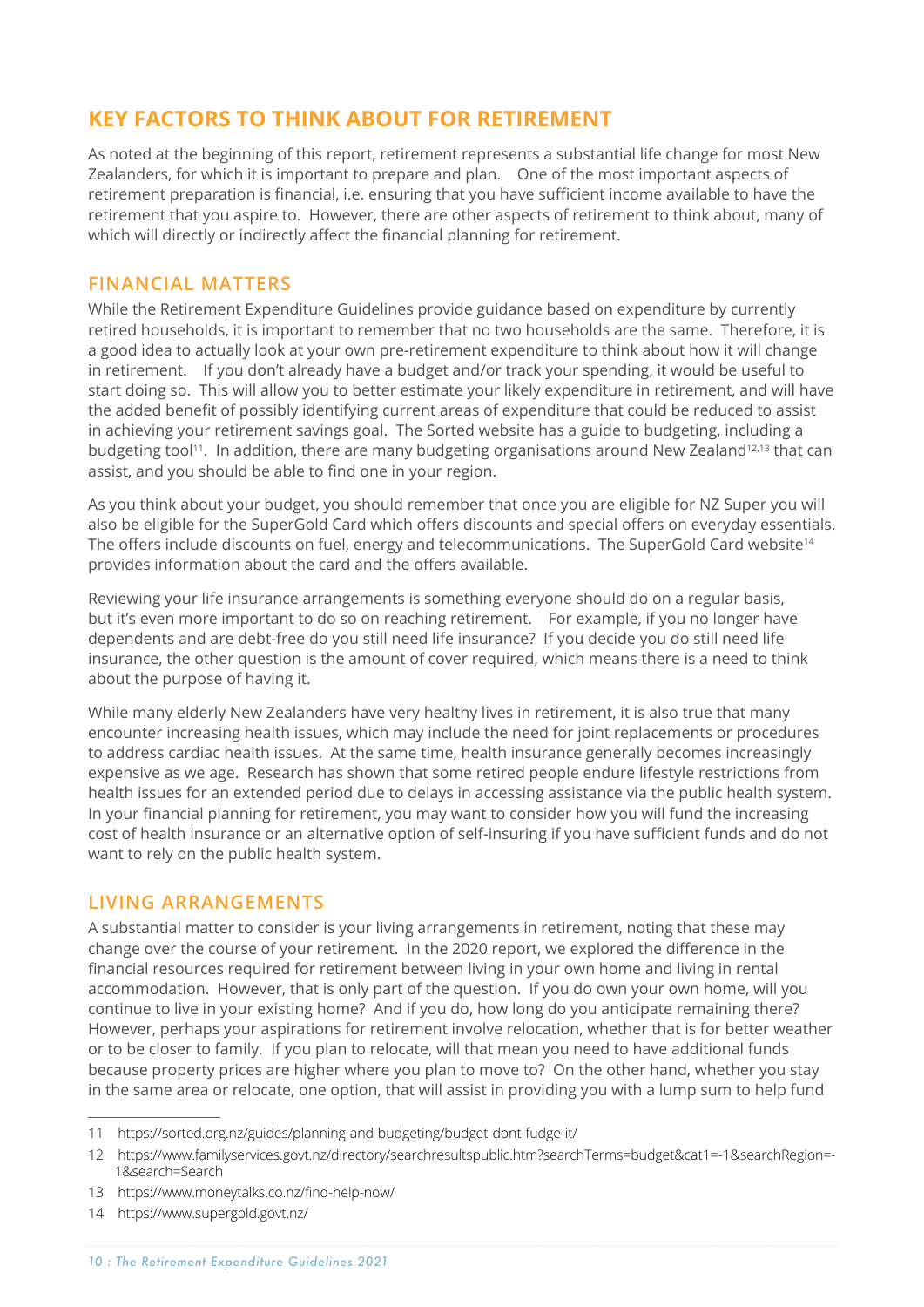<span id="page-10-0"></span>expenditure in excess of New Zealand super, would be to downsize and thereby free up capital to generate income.

Of course, your accommodation options are not limited to home ownership and rental accommodation. Another option is a retirement village, although it is important to note that this is not the same as buying a house. As noted on the Sorted website:

*The financial arrangements are more complex and villages vary in their accommodation and facilities, services, support and care, legal and financial structures, philosophy and management. A decision to move into a village is important as it has long-term personal and financial consequences15.*

Sorted offer a guide to retirement villages.<sup>16</sup> The Retirement Commission also has a role in advising and educating about retirement villages, and they offer a range of information on their website.<sup>17</sup>

Another possibility is a rest home, if your health needs mean that you require residential care. In this situation you may be eligible for a Residential Care Subsidy, which would pay for the cost of your care. However, the subsidy is subject to a needs assessment by your local District Health Board or Needs Assessment Service Co-ordination agency and a financial means assessment. The Ministry of Health provides information about residential care<sup>18</sup>. It's important to note that if you are eligible for the Residential Care Subsidy, most of your NZ Super will be used to help cover the cost and you will only receive a small allowance to cover your personal requirements.

Anecdotally, those who choose to downsize or move to other accommodation options, such as rest homes, often leave it later than is ideal.

It is important in thinking about your living arrangements for retirement to consider how your partner status may change. If you are currently partnered, what difference will it make for you if your partner dies? Would your plans to remain in your existing home or to relocate change?

#### **LEGAL MATTERS**

When it comes to legal issues there are three key elements to think about: Wills, Enduring Powers of Attorney and Family Trusts. However, this is not an exhaustive list.

Putting a will in place can be relatively easy if it's straightforward, but more complex family relationships can make it more difficult. The Public Trust notes that "making a plan for what happens after you die is the best way to ensure that the people and things you love are looked after", and they can assist with that. Your lawyer can also assist you to prepare a will, and in some cases will do that at no cost. It is important to review your will on a regular basis. A will written when your children were infants may not be as appropriate if they are now in their thirties, and changes in marital status may also mean that your existing will is no longer fit for purpose. Sometimes people are not aware that if they die without leaving a will there is legislation that decides how their assets will be distributed, which may not be the way they would have wanted it done.

An Enduring Power of Attorney (EPA) is a legal document that gives another person the power to act on your behalf if you are no longer able to do so. As the Public Trust explains "EPAs are as important as wills for protecting you and your family - they ensure that your care, wellbeing, and finances are taken care of by people you trust"19. There are actually two types of EPA: one is for your property and the other is for your wellbeing. You choose who to appoint to make decisions on your behalf and the circumstances in which they have the right to act. The person(s) appointed to act on your behalf may be the same for both types of EPA or you may choose a different person or persons for each. There

<sup>15</sup> Source: https://sorted.org.nz/guides/retirement/living-in-retirement/

<sup>16</sup> https://sorted.org.nz/guides/retirement/choosing-a-retirement-village/

<sup>17</sup> https://retirement.govt.nz/retirement-villages/our-role/

<sup>18</sup> https://www.health.govt.nz/our-work/life-stages/health-older-people/long-term-residential-care

<sup>19</sup> Source: https://www.publictrust.co.nz/products-and-services/enduring-power-of-attorney/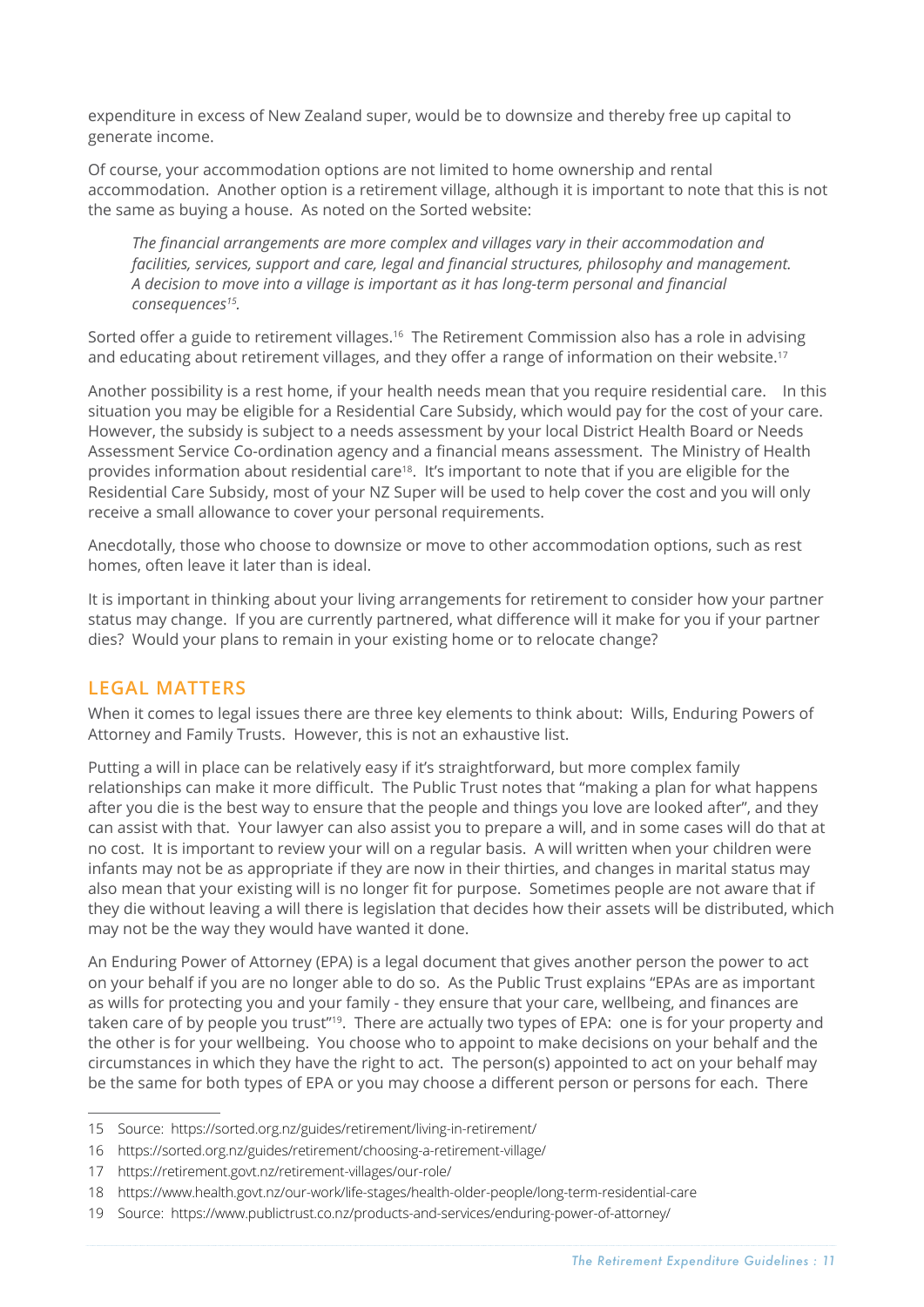<span id="page-11-0"></span>is a strong argument that everyone aged 18 or older should have EPAs, as they need to be prepared when you are mentally capable and the need for them may be due to an accident or illness, which can affect people of any age. However, as you age the need for them increases. Without an EPA in place, a court order would be required for someone to be able to act on your behalf. As with a will, the Public Trust or your lawyer can assist in preparing EPAs.

A family trust may be used to protect the ownership of assets, but it is important to be aware that the ownership of those assets then shifts to the trustees who are required to act in line with the terms of the trust deed. Reasons for creating a family trust include protecting assets from claims and creditors or to put money aside for particular purposes. Deciding to create a family trust is not something that should be undertaken lightly or without professional legal and accounting advice because there are substantial risks if a trust is not properly set up.

### **RETIREMENT ACTIVITIES**

Having reached retirement, the key lifestyle change is that you are no longer employed and suddenly have a lot of time available. It's important to think about what you are going to do with that time, and how that will influence your financial requirements for retirement.

If you're planning to spend your time at home, reading the stack of books beside your bed and getting into your garden, the cost may not be great, although you may want new plants for the garden. Similarly, getting involved in community organisations as a volunteer may involve minimal cost, although sometimes the cost of that involvement can be greater than you expect. Perhaps you are finally going to have time to play golf, join the bridge club or take up some other recreational activity you've never had time for. Most recreational activities have costs, both upfront equipment costs and ongoing membership fees, that need to be incorporated into your retirement budget.

On the other hand, perhaps you have family and friends around New Zealand that you want to visit. Is the purchase of a campervan and lots of travelling in your retirement plans? If so, there's a need to think about the funding of the purchase price of the campervan and then building the cost of maintenance and travel into your retirement budget. You may be lucky, or unlucky depending on your perspective, that your family and friends are overseas so your visits will require overseas travel. Again, that travel needs to be built into your retirement budget, perhaps via a specific travel fund.

### **WHERE TO GET HELP**

While planning for retirement often focuses on having the necessary financial resources, there are a lot of other things to think about (although many of these also impact on the financial planning for retirement). It could easily become overwhelming, which is why some people defer their retirement preparation, sometimes until it is too late. There are many sources of information and assistance, some of which are listed in Appendix 4.

Your preference may be to do as much as possible of your planning yourself. In that case, the Sorted website has good information and useful tools to assist you. You can save your plans for later access and revision – the data is not accessible and cannot be shared and remains anonymous.

Alternatively, you may prefer assistance with your retirement planning, and there are hundreds of financial advisers operating throughout New Zealand who could assist. You can find a financial adviser through Financial Advice New Zealand or the Financial Service Providers Register (see Appendix 4 for information on access to both). Financial advisers can help you understand your goals and aspirations and then provide recommendations and advice that is relevant to your situation. Financial planners will help you with your long-term financial goals, such as retirement.

However, you choose to do it, the most important thing is to do it. Make a plan for retirement, so that you are not one of the New Zealanders sleepwalking into retirement and so you can have the retirement you have dreamt of.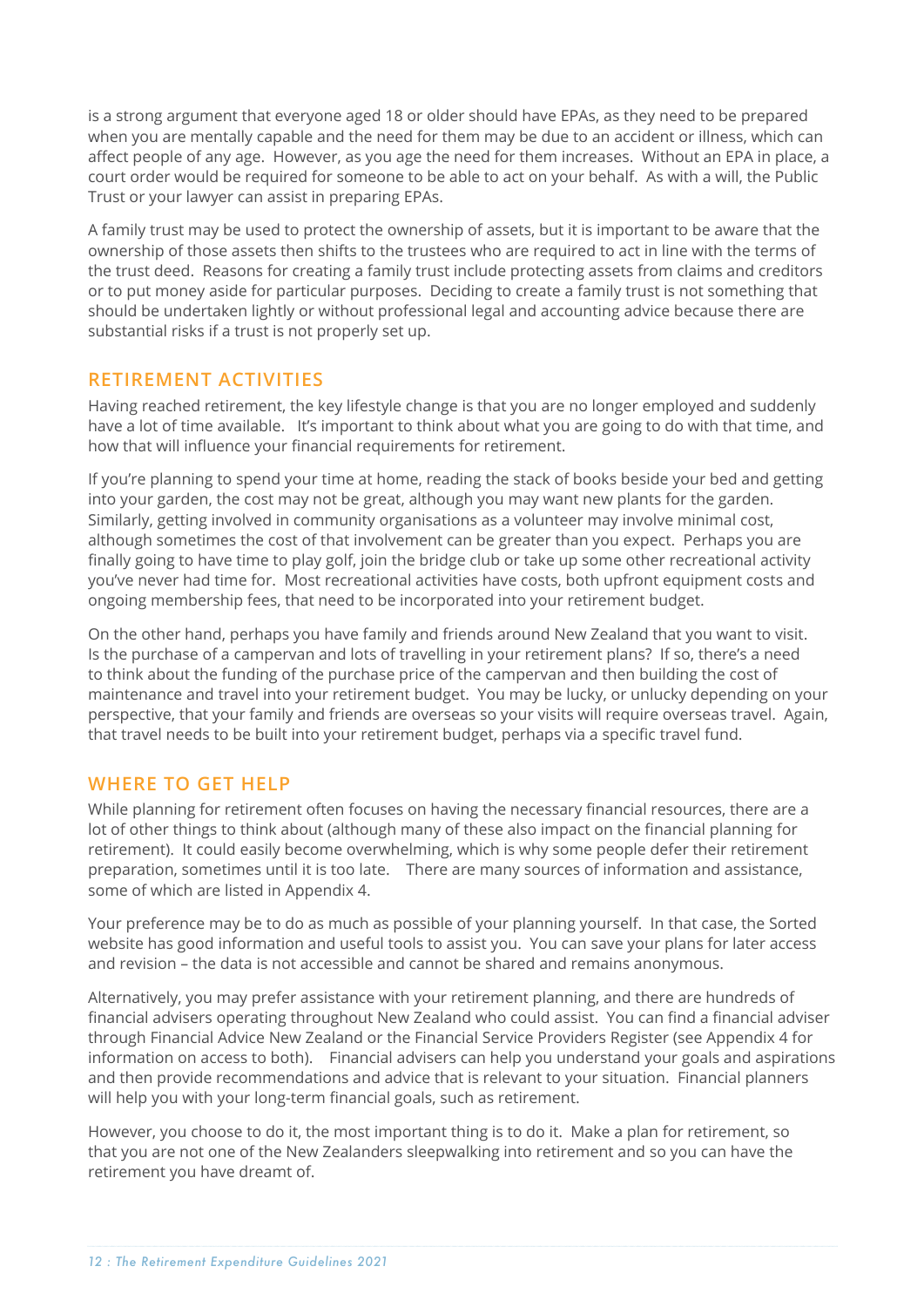# <span id="page-12-0"></span>**SUMMARY AND CONCLUSIONS**

For the household groups in this survey – quintiles two and four – the average household continues to spend at levels in excess of New Zealand Superannuation. The level of expenditure in excess of NZ Superannuation has increased for these households. In order to achieve their desired standard of living in retirement that is reflected in these levels of expenditure, most New Zealanders will still need to make provision for supplementary retirement income in addition to what NZ Superannuation can provide.

Costs continue to rise for retirees, with the main contributors including Restaurant meals and ready-toeat food (with inflation of 4.3%), Transport (9.4%), and Recreation and Culture (2.9%). This contributes to the increase in expenditure being greater than the overall CPI for five of our household groups.

Knowledge of expenditure by current retirees, as provided by the Retirement Expenditure Guidelines, is helpful in preparing for retirement. However, there are a range of other matters that a person should also consider as they plan for their retirement. These matters, such as living arrangements and retirement activities, have a direct or indirect impact on financial planning. While the extent of these issues can seem overwhelming there are a variety of resources available to assist, including financial advisers.

*The guidelines contained in the report can be used as input to planning for retirement income. For example, the size of the weekly difference between NZ Superannuation and a particular level of expenditure might be multiplied to calculate a "ballpark" savings target for a given length of retirement. Targets derived this way can range from zero to several hundred thousand dollars. However, this crude method does not consider individual factors such as existing savings, time to retirement and life expectancy, nor inflation, fees and interest.*

*A more sophisticated approach is to feed desired retirement expenditure levels into a retirement planning calculator such as the one found at <https://sorted.org.nz/tools/retirement-planner>.* 

*Alternatively, those planning their retirement income can consult a Financial Advisor (see<http://fma.govt.nz/consumers/getting-financial-advice/>).*

*KiwiSaver provides a simple means of achieving a lump sum that can provide that investment income, with help from your employer, via the compulsory employer contribution, and the Government, via the annual Member Tax Credit.*

*Whatever path is taken, we hope that the guidelines contained in this report will be of assistance to New Zealanders as they plan for their retirements.*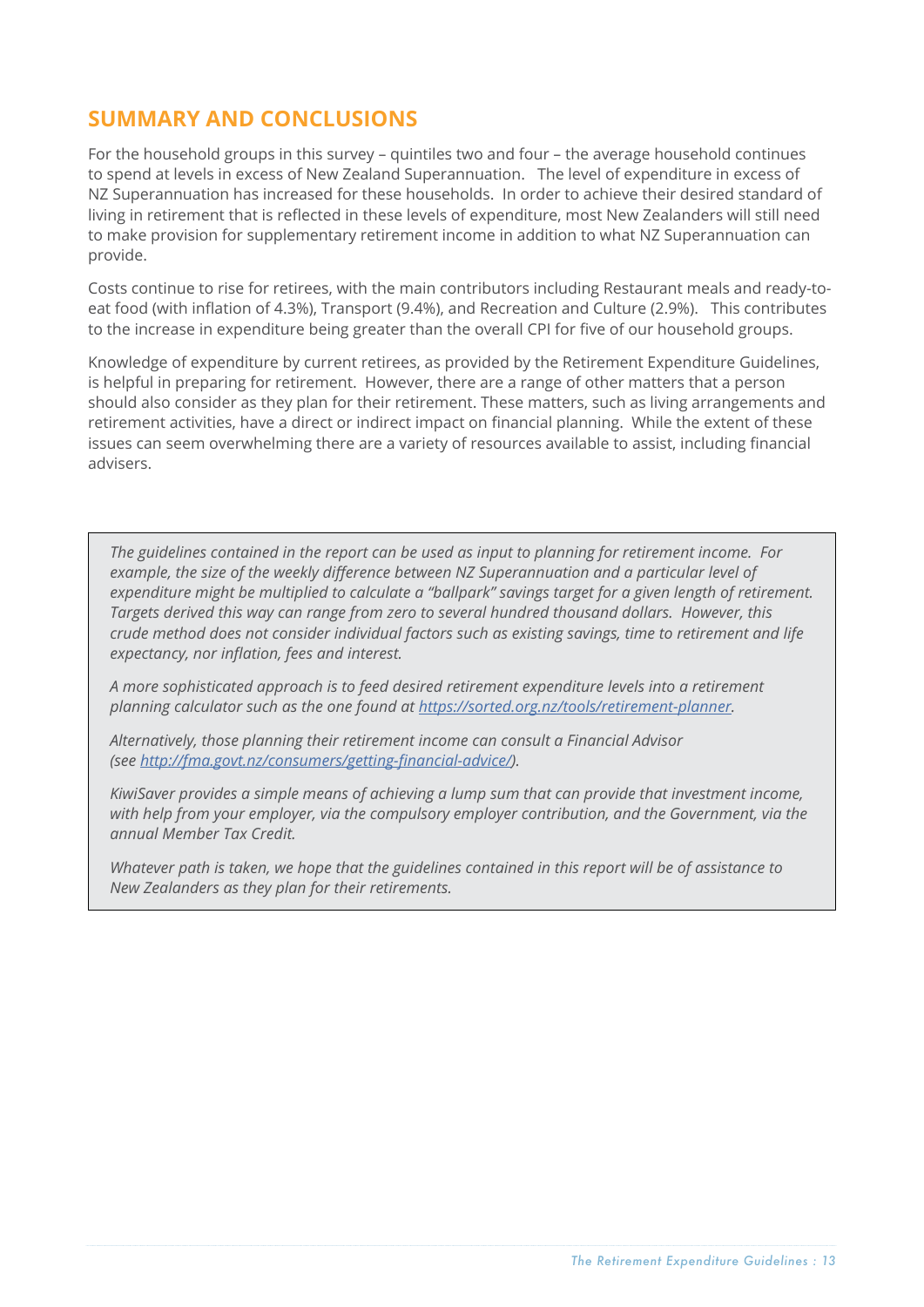# <span id="page-13-0"></span>**APPENDIX 1: THE NEW ZEALAND RETIREMENT EXPENDITURE GUIDELINES**

### **ONE PERSON HOUSEHOLDS, EXPENDITURE PER WEEK**

|                                                | <b>No Frills Budget</b> |        |                      | <b>Choices Budget</b> |                      |        |                      |        |
|------------------------------------------------|-------------------------|--------|----------------------|-----------------------|----------------------|--------|----------------------|--------|
|                                                | <b>Metro</b>            |        | <b>Provincial</b>    |                       | <b>Metro</b>         |        | <b>Provincial</b>    |        |
| Food                                           |                         | 123.48 |                      | 106.94                |                      | 149.72 |                      | 123.59 |
| Fruit and vegetables                           | 19.14                   |        | 13.69                |                       | 25.15                |        | 12.13                |        |
| Meat, poultry and fish                         | 14.13                   |        | 15.58                |                       | 24.20                |        | 16.00                |        |
| Grocery food                                   | 48.15                   |        | 52.68                |                       | 45.99                |        | 45.27                |        |
| Non-alcoholic beverages                        | 5.99                    |        | 3.45                 |                       | 5.99                 |        | 5.78                 |        |
| Restaurant meals and ready-to-eat food         | 36.45                   |        | 21.20                |                       | 49.54                |        | 44.56                |        |
| Alcoholic beverages, tobacco and illicit drugs |                         | 13.01  |                      | 12.69                 |                      | 49.35  |                      | 17.63  |
| Alcoholic beverages                            | 7.62                    |        | 8.55                 |                       | 24.00                |        | $\ddot{\phantom{0}}$ |        |
| Cigarettes and tobacco                         | $\ddot{\phantom{0}}$    |        | $\ddot{\phantom{0}}$ |                       | $\ddotsc$            |        | $\ddotsc$            |        |
| Clothing and footwear                          |                         | 12.36  |                      |                       |                      |        |                      |        |
| Clothing                                       | 12.42                   |        | $\ddot{\phantom{0}}$ |                       | $\ddot{\phantom{0}}$ |        | $\ddot{\phantom{0}}$ |        |
| Footwear                                       | 0.00                    |        | $\ddot{\phantom{0}}$ |                       | $\ddot{\phantom{0}}$ |        | 0.00                 |        |
| Housing and household utilities                |                         | 217.88 |                      | 184.86                |                      | 186.46 |                      | 187.64 |
| Actual rentals for housing                     | $\ddot{\phantom{0}}$    |        | 43.30                |                       | $\ddot{\phantom{0}}$ |        | $\ddot{\phantom{0}}$ |        |
| Home ownership                                 | 37.87                   |        | 24.51                |                       | $\ddotsc$            |        | $\ddot{\phantom{0}}$ |        |
| Property maintenance                           | 42.40                   |        | 22.00                |                       | 23.29                |        | 5.87                 |        |
| Property rates and related services            | 50.29                   |        | 35.69                |                       | 49.75                |        | 64.24                |        |
| Household energy                               | 27.17                   |        | 34.84                |                       | 31.81                |        | 35.05                |        |
| Household contents and services                |                         | 41.39  |                      | 34.94                 |                      | 47.64  |                      | 7.27   |
| Furniture, furnishings and floor coverings     | 16.75                   |        | 8.83                 |                       | $\ddot{\phantom{a}}$ |        | 0.00                 |        |
| Household textiles                             |                         |        | $\ddot{\phantom{0}}$ |                       | $\ddotsc$            |        | $\ddot{\phantom{0}}$ |        |
| Household appliances                           | 11.40                   |        | 10.49                |                       |                      |        |                      |        |
| Glassware, tableware and household utensils    | $\ddot{\phantom{a}}$    |        | $\ddot{\phantom{0}}$ |                       |                      |        |                      |        |
| Tools and equipment for house and garden       | $\ddot{\phantom{a}}$    |        | 5.49                 |                       |                      |        |                      |        |
| Other household supplies and services          | 4.71                    |        | 8.69                 |                       | 11.93                |        | 4.19                 |        |
| Health                                         |                         | 29.67  |                      | 32.99                 |                      | 21.99  |                      | 63.38  |
| Medical products, appliances and equipment     | 6.09                    |        | 5.69                 |                       | $\ddot{\phantom{a}}$ |        | 8.68                 |        |
| Out-patient services                           | 23.86                   |        | 27.55                |                       | 17.21                |        | 55.32                |        |
| Transport                                      |                         | 90.13  |                      | 68.96                 |                      | 205.52 |                      | 404.86 |
| Purchase of vehicles                           | $\ldots$                |        | $\ldots$             |                       | $\ddotsc$            |        | $\ldots$             |        |
| Private transport supplies and services        | 25.56                   |        | 28.62                |                       | 35.34                |        | 47.86                |        |
| Passenger transport services                   | 40.43                   |        | 25.08                |                       | $\ddot{\phantom{a}}$ |        | 31.46                |        |
| Communication (Telecommunication)              |                         | 28.98  |                      | 16.56                 |                      | 22.26  |                      | 31.65  |
| Postal services                                | $\ddot{\phantom{0}}$    |        | 0.82                 |                       | 0.00                 |        | $\ddot{\phantom{0}}$ |        |
| Telecommunication equipment                    | 25.87                   |        | 0.00                 |                       | 0.00                 |        | 0.00                 |        |
| Telecommunication services                     | 1.59                    |        | 16.05                |                       | 22.58                |        | 29.39                |        |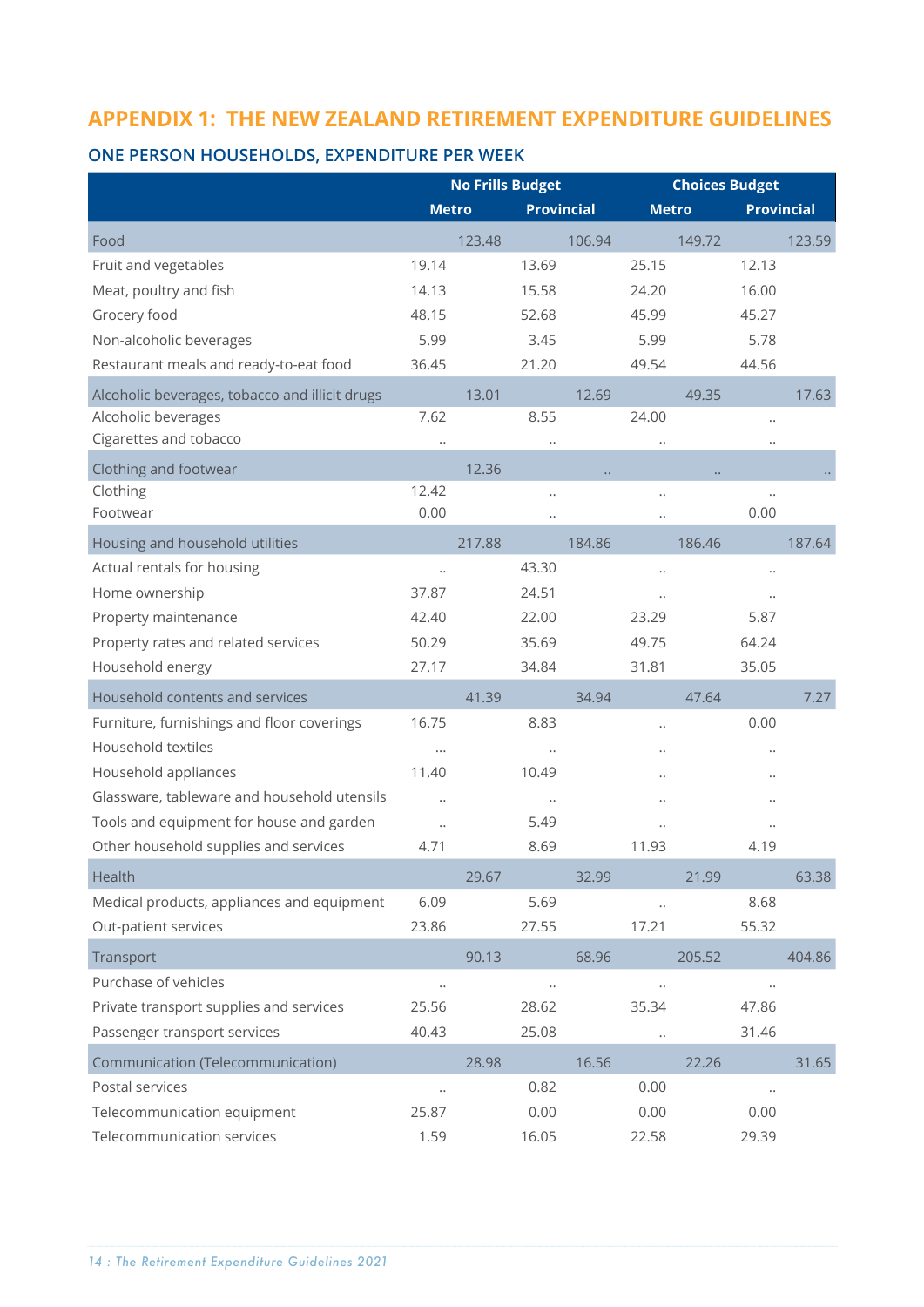|                                             | <b>No Frills Budget</b> |                      |                   |        | <b>Choices Budget</b> |         |           |                   |
|---------------------------------------------|-------------------------|----------------------|-------------------|--------|-----------------------|---------|-----------|-------------------|
|                                             | <b>Metro</b>            |                      | <b>Provincial</b> |        | <b>Metro</b>          |         |           | <b>Provincial</b> |
| Recreation and culture                      |                         | 67.59                |                   | 74.34  |                       | 143.70  |           | 124.60            |
| Audio-visual and computing equipment        | $\ddot{\phantom{a}}$    |                      | 4.34              |        | $\ddotsc$             |         | $\ddotsc$ |                   |
| Other recreational equipment and supplies   | 14.45                   |                      | 17.29             |        | 39.12                 |         | 24.15     |                   |
| Recreational and cultural services          | 15.90                   |                      | 16.62             |        | 72.03                 |         | 17.34     |                   |
| Newspapers, books and stationery            | 7.03                    |                      | 10.23             |        | 5.97                  |         | 8.85      |                   |
| Accommodation services                      | 30.64                   |                      | 21.98             |        | $\ddotsc$             |         | $\ddotsc$ |                   |
| Education                                   |                         | $\ddot{\phantom{a}}$ |                   |        |                       |         |           |                   |
| Miscellaneous goods and services            |                         | 99.19                |                   | 63.75  |                       | 149.74  |           | 134.01            |
| Personal care                               | 17.30                   |                      | 11.10             |        | 37.15                 |         | 18.73     |                   |
| Personal effects nec                        | 16.57                   |                      | $\ddotsc$         |        | 14.18                 |         | $\ddotsc$ |                   |
| Insurance                                   | 60.40                   |                      | 43.09             |        | 94.89                 |         | 74.13     |                   |
| Credit services                             | 0.47                    |                      | 1.14              |        | 1.14                  |         | 0.85      |                   |
| Other miscellaneous services                | $\ddotsc$               |                      |                   |        | $\ddotsc$             |         | 31.62     |                   |
| Other expenditure                           |                         | 2.50                 |                   | 8.90   |                       | 52.50   |           | 21.60             |
| Interest payments                           |                         |                      | 8.80              |        | $\ddot{\phantom{0}}$  |         | $\ddotsc$ |                   |
| Contributions to savings                    | $\ddot{\phantom{0}}$    |                      | 0.00              |        |                       |         |           |                   |
| Money given to others (excluding donations) | 0.00                    |                      | 0.00              |        |                       |         | $\ddotsc$ |                   |
| <b>TOTAL</b>                                |                         | 726.19               |                   | 604.92 |                       | 1028.89 |           | 1116.23           |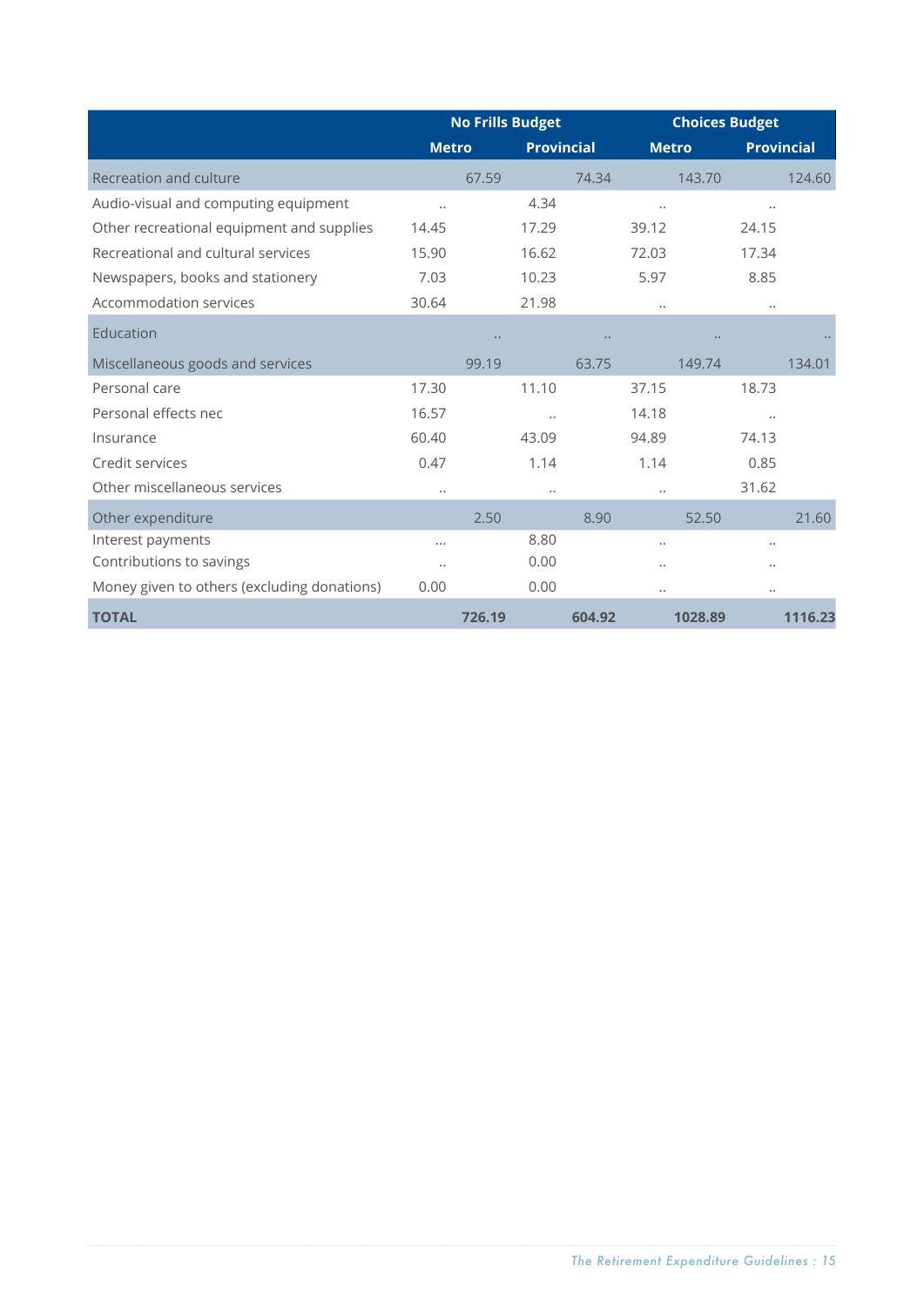# **TWO PERSON HOUSEHOLDS, EXPENDITURE PER WEEK**

|                                                |                      | <b>No Frills Budget</b> |                   |        |              | <b>Choices Budget</b> |                   |        |
|------------------------------------------------|----------------------|-------------------------|-------------------|--------|--------------|-----------------------|-------------------|--------|
|                                                | <b>Metro</b>         |                         | <b>Provincial</b> |        | <b>Metro</b> |                       | <b>Provincial</b> |        |
| Food                                           |                      | 149.93                  |                   | 158.67 |              | 289.74                |                   | 193.12 |
| Fruit and vegetables                           | 22.48                |                         | 25.71             |        | 39.07        |                       | 27.94             |        |
| Meat, poultry and fish                         | 26.49                |                         | 26.80             |        | 40.51        |                       | 29.19             |        |
| Grocery food                                   | 60.81                |                         | 69.24             |        | 109.27       |                       | 80.15             |        |
| Non-alcoholic beverages                        | 9.23                 |                         | 10.96             |        | 14.61        |                       | 10.15             |        |
| Restaurant meals and ready-to-eat food         | 30.72                |                         | 25.53             |        | 86.96        |                       | 45.64             |        |
| Alcoholic beverages, tobacco and illicit drugs |                      | 15.81                   |                   | 12.47  |              | 34.62                 |                   | 23.44  |
| Alcoholic beverages                            | 13.08                |                         | 10.92             |        | 30.91        |                       | 17.20             |        |
| Cigarettes and tobacco                         | .5                   |                         | $\mathcal{S}$     |        | .5           |                       | $\mathcal{S}$     |        |
| Clothing and footwear                          |                      | 15.12                   |                   | 16.45  |              | 41.07                 |                   | 31.57  |
| Clothing                                       | 12.32                |                         | 14.07             |        | 27.51        |                       | 18.48             |        |
| Footwear                                       | $\ddot{\phantom{a}}$ |                         |                   |        |              |                       | 12.83             |        |
| Housing and household utilities                |                      | 176.92                  |                   | 159.44 |              | 293.80                |                   | 232.57 |
| Actual rentals for housing                     | 29.58                |                         | 17.02             |        | 56.92        |                       | 20.32             |        |
| Home ownership                                 | 32.46                |                         | 23.74             |        | 70.66        |                       | 83.14             |        |
| Property maintenance                           | 18.37                |                         | 18.48             |        | 42.72        |                       | 26.06             |        |
| Property rates and related services            | 48.02                |                         | 47.59             |        | 56.99        |                       | 53.10             |        |
| Household energy                               | 38.58                |                         | 46.86             |        | 47.57        |                       | 45.65             |        |
| Household contents and services                |                      | 65.47                   |                   | 33.09  |              | 62.40                 |                   | 49.38  |
| Furniture, furnishings and floor coverings     | 40.81                |                         | 10.66             |        | 17.26        |                       | 9.04              |        |
| Household textiles                             | $\ddotsc$            |                         | 2.25              |        | 3.68         |                       | 9.09              |        |
| Household appliances                           | 7.67                 |                         | 10.69             |        | 14.93        |                       | 7.77              |        |
| Glassware, tableware and household utensils    | 2.35                 |                         | 1.84              |        | 3.68         |                       | 1.74              |        |
| Tools and equipment for house and garden       | 3.36                 |                         | 2.24              |        | 6.61         |                       | 5.80              |        |
| Other household supplies and services          | 10.26                |                         | 5.13              |        | 16.22        |                       | 16.12             |        |
| Health                                         |                      | 62.66                   |                   | 35.37  |              | 48.65                 |                   | 32.78  |
| Medical products, appliances and equipment     | 16.66                |                         | 9.68              |        | 7.58         |                       | 7.78              |        |
| Out-patient services                           | 46.13                |                         | 25.76             |        | 41.49        |                       | 25.02             |        |
| Transport                                      |                      | 157.84                  |                   | 93.80  |              | 244.20                |                   | 209.82 |
| Purchase of vehicles                           | 55.40                |                         | 39.39             |        | 106.21       |                       | 69.60             |        |
| Private transport supplies and services        | 61.41                |                         | 43.49             |        | 60.80        |                       | 80.45             |        |
| Passenger transport services                   | 41.51                |                         | 10.70             |        | 79.78        |                       | 60.53             |        |
| Communication (Telecommunication)              |                      | 26.49                   |                   | 27.97  |              | 51.70                 |                   | 38.64  |
| Postal services                                | $\ddot{\phantom{0}}$ |                         | 0.92              |        | 17.38        |                       | 3.78              |        |
| Telecommunication equipment                    | 0.00                 |                         | 0.00              |        | 0.00         |                       |                   |        |
| Telecommunication services                     | 26.22                |                         | 27.53             |        | 36.67        |                       | 28.37             |        |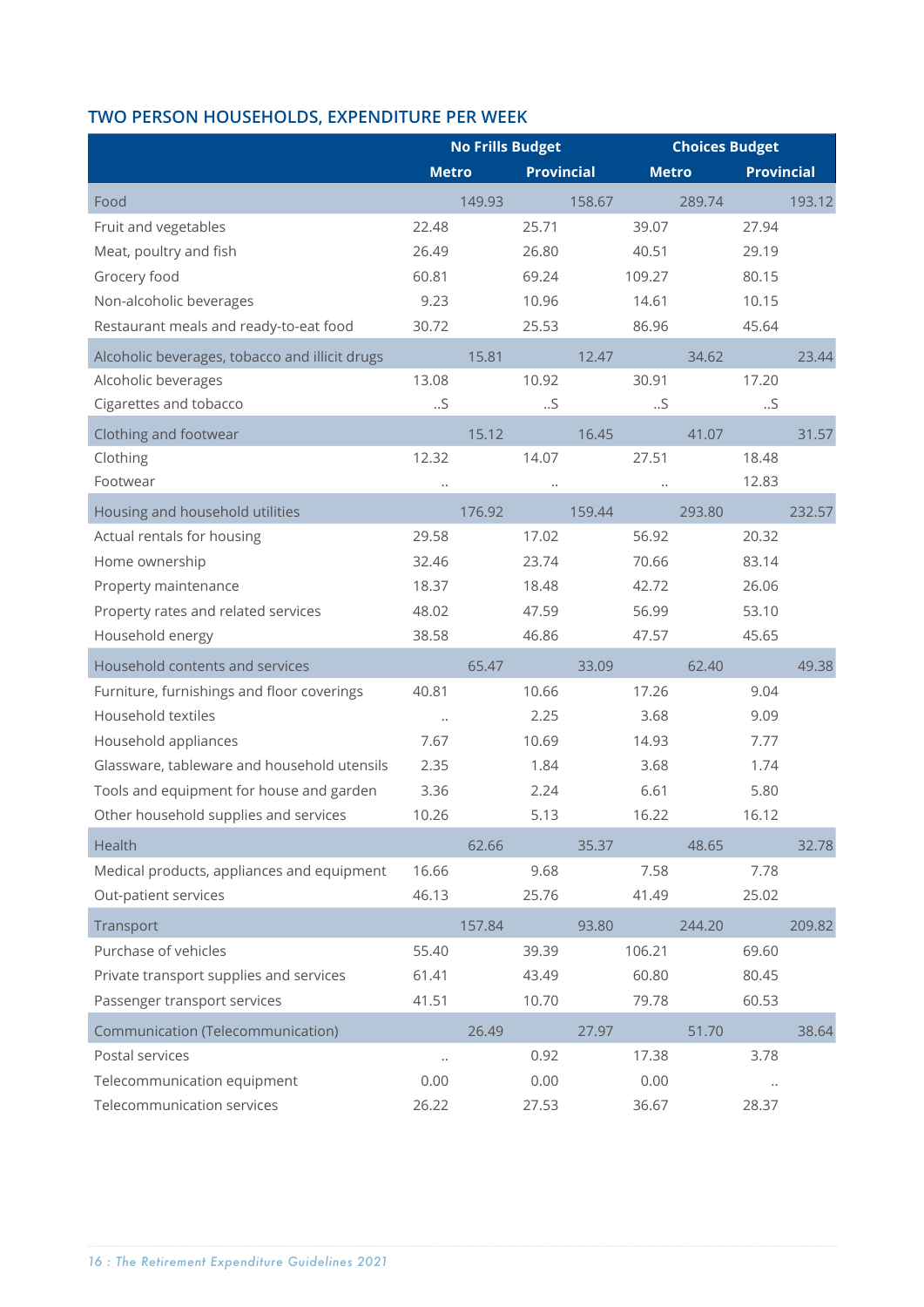|                                             | <b>No Frills Budget</b> |        |                      |        | <b>Choices Budget</b> |                     |           |                   |
|---------------------------------------------|-------------------------|--------|----------------------|--------|-----------------------|---------------------|-----------|-------------------|
|                                             | <b>Metro</b>            |        | <b>Provincial</b>    |        | <b>Metro</b>          |                     |           | <b>Provincial</b> |
| Recreation and culture                      |                         | 93.34  |                      | 130.10 |                       | 177.14              |           | 190.11            |
| Audio-visual and computing equipment        | 8.75                    |        | 5.81                 |        | 10.47                 |                     | 4.99      |                   |
| Other recreational equipment and supplies   | 16.56                   |        | 26.36                |        | 27.10                 |                     | 22.67     |                   |
| Recreational and cultural services          | 37.23                   |        | 27.10                |        | 40.34                 |                     | 47.58     |                   |
| Newspapers, books and stationery            | 8.87                    |        | 7.74                 |        | 20.99                 |                     | 8.36      |                   |
| Accommodation services                      | 21.95                   |        | 2.80                 |        | 35.50                 |                     | 30.94     |                   |
| Education                                   |                         | 0.00   |                      |        |                       | $\bullet$ $\bullet$ |           |                   |
| Miscellaneous goods and services            |                         | 87.87  |                      | 72.14  |                       | 171.65              |           | 125.30            |
| Personal care                               | 9.77                    |        | 11.30                |        | 40.62                 |                     | 26.06     |                   |
| Personal effects nec                        | 5.84                    |        | 5.52                 |        | 19.81                 |                     | 2.81      |                   |
| Insurance                                   | 70.15                   |        | 53.89                |        | 99.92                 |                     | 87.66     |                   |
| Credit services                             | 1.42                    |        | 0.76                 |        | 3.23                  |                     | 1.42      |                   |
| Other miscellaneous services                | $\ddotsc$               |        | 0.22                 |        | 6.63                  |                     | 6.74      |                   |
| Other expenditure                           |                         | 13.50  |                      | 7.30   |                       | 55.30               |           | 49.40             |
| Interest payments                           | 11.00                   |        | 6.00                 |        | 36.70                 |                     | 31.50     |                   |
| Contributions to savings                    | $\ddotsc$               |        | 0.80                 |        | 13.80                 |                     | 17.30     |                   |
| Money given to others (excluding donations) | 0.00                    |        | $\ddot{\phantom{0}}$ |        | $\ddotsc$             |                     | $\ddotsc$ |                   |
| <b>TOTAL</b>                                |                         | 864.94 |                      | 746.81 |                       | 1470.26             |           | 1176.14           |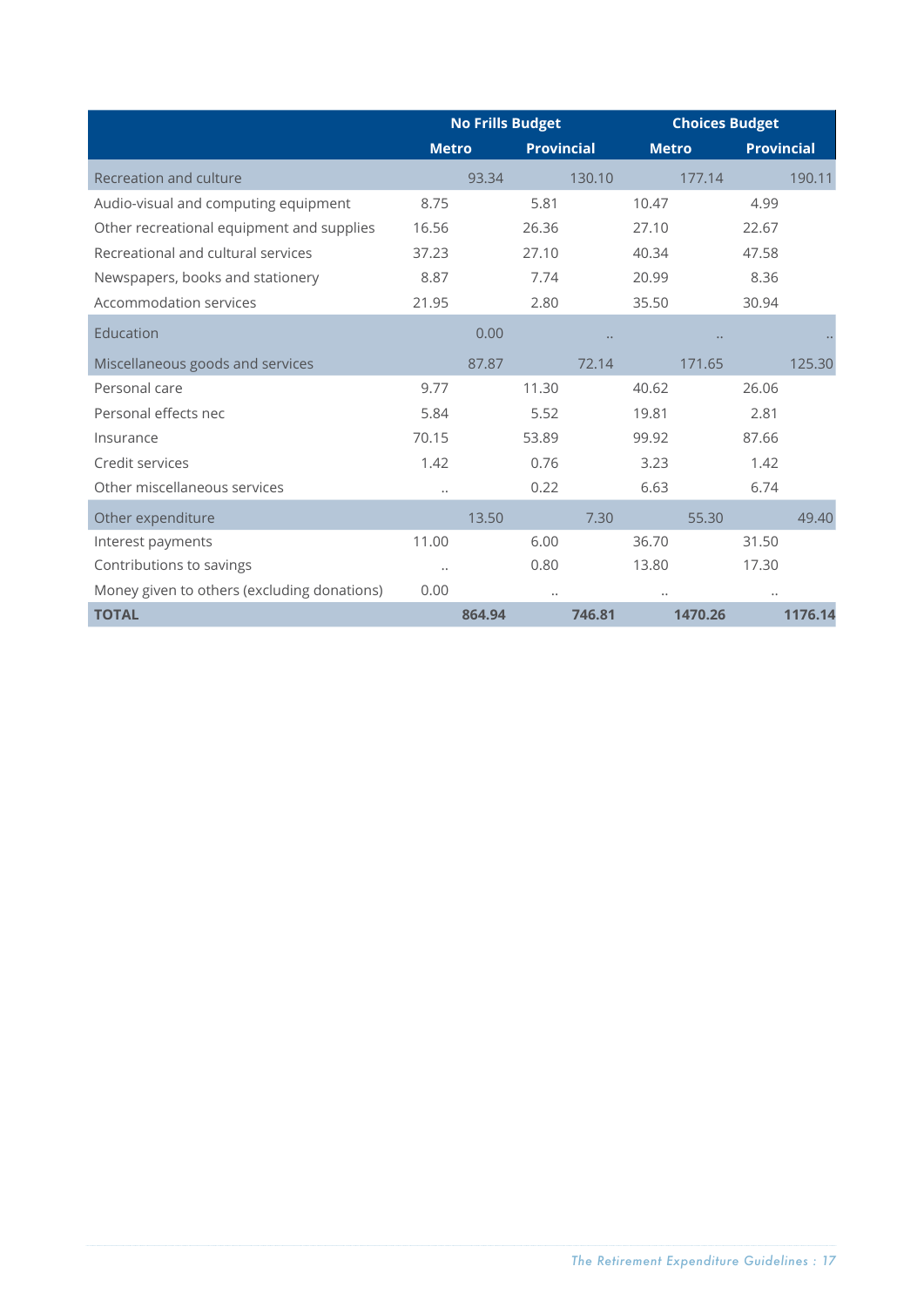# <span id="page-17-0"></span>**APPENDIX 2: ABOUT THE RETIREMENT EXPENDITURE GUIDELINES**

# **THE DATA**

The data used to prepare the 2021 Retirement Expenditure Guidelines are from the Statistics New Zealand's triennial 2018/19 HES20 for the year ended 30 June 2019. The HES does not include the entire New Zealand population; rather it targets New Zealanders aged 15 years or older that are usually resident in New Zealand and that live in private homes. The sample for the HES comprised approximately 5500 households, an increase over the previous iteration. HES expenditure data was collected in different ways dependent on the nature of the expenditure: large or irregular expenditure types (eg health) were collected on the basis of three-month recall; twelve-month recall was used for housing-related costs and recreation and culture; regular commitments such as electricity, telephone and rates were collected via the latest payment; and a seven-day diary<sup>21</sup> was used for smaller, more regular expenditure types.

Although data from the HES is published on the Statistics New Zealand website, it is not in a form that is helpful to a person interested in retirement expenditure. For this report, Statistics New Zealand extracted expenditure data from the HES using specifications we supplied, which we have then adjusted for inflation for the 12 months to 30<sup>th</sup> June 2020 and subsequently for the 12 months to 30<sup>th</sup> June 2021. The data extracted are only for retired households, defined as being where one form of income received in the household is New Zealand Superannuation, a war pension or other government pension, and grouped according to the number of people in the household and geographic region.

### **THE RETIREMENT EXPENDITURE GUIDELINES**

The New Zealand Retirement Expenditure Guidelines comprise a set of eight expenditure guidelines, with each guideline reflecting a different group of retirees. The retirement groups represent specific combinations of geographic location, household size and budget type. It is important to note that the guidelines do not represent suggested or recommended levels of expenditure – they reflect actual levels of expenditure in retired households, as defined above, as determined from the HES.

The guidelines have been produced for two geographic-related groupings based on a household's location. The first is the **Metro** budget, based on data for the Auckland and Wellington Regional Council areas and Christchurch City. The second is the **Provincial** budget for the rest of New Zealand.

Two types of households have been included in the guidelines: the first is the **one-person household**; and the other is a **two-person household**. While it is true that retired households can comprise a range of living arrangements, including households of three or more people, these guidelines cannot cater for every situation. Approximately 80% of all people aged 65+ live in households of one and two persons according to data from the 2013 census<sup>22</sup>.

Finally, two levels of expenditure have been included in the guidelines. The **No Frills** guidelines reflect a basic standard of living that includes few, if any, luxuries. The **Choices** guidelines represent a more comfortable standard of living, which includes some luxuries or treats. The No Frills Guidelines are based on the average expenditure of the second quintile of the HES for retired households, while the Choices Guidelines are based on the average expenditure of the fourth quintile of the HES for retired households. The second quintile comprises households in the 21<sup>st</sup> to 40<sup>th</sup> percentile for household income, while the fourth quintile comprises households in the  $61<sup>st</sup>$  to  $80<sup>th</sup>$  percentiles for household income. The income ranges for the five quintiles, in 2019 figures, are shown below:

<sup>20</sup> The description of the HES in this section is adapted from information on the Statistics New Zealand website. Information about the triennial Household Economic Survey can be found at https://www.stats.govt.nz/informationreleases/household-expenditure-statistics-year-ended-june-2019

<sup>21</sup> Previously the expenditure diary was completed for two weeks. Statistics NZ expected the reduction to result in more accurate reporting.

<sup>22</sup> Source: 2013 Census Quick Stats about people aged 65 and over. Statistics NZ (available from http://archive.stats. govt.nz/Census/2013-census/profile-and-summary-reports/quickstats-65-plus.aspx)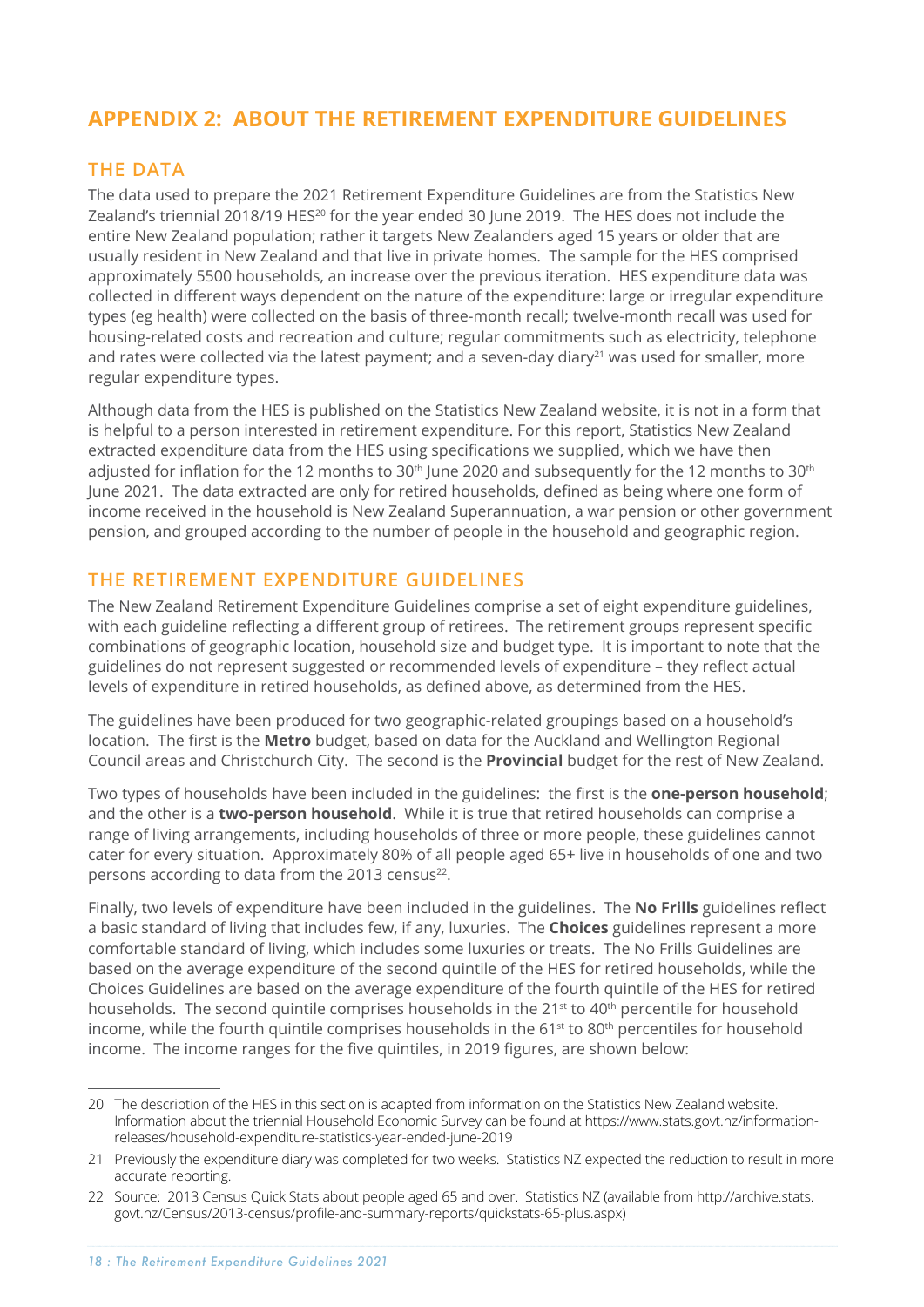#### <span id="page-18-0"></span>**TABLE 5: QUINTILE INCOME RANGES**

| Quintile | Income range<br><b>METRO</b> | Income range<br><b>PROVINCIAL</b> | <b>Retirement Expenditure</b><br><b>Guidelines</b> |
|----------|------------------------------|-----------------------------------|----------------------------------------------------|
| First    | Under \$30400                | Under \$29500                     |                                                    |
| Second   | \$30400 to under \$44300     | \$29500 to under \$40300          | No Frills                                          |
| Third    | \$44300 to under \$81300     | \$40300 to under \$60800          |                                                    |
| Fourth   | \$81300 to under \$146900    | \$60800 to under \$104500         | Choices                                            |
| Fifth    | \$146900 and over            | \$104500 and over                 |                                                    |

Data for the HES is collected over a 12-month period and can include expenditure that overlaps two calendar years – no adjustment is made for that difference in coverage. For this report the HES data have been adjusted for the effect of inflation<sup>23</sup> between the June 2019 quarter and the June 2020 quarter.

# **EXPLANATORY NOTES**

- These guidelines do not represent recommended levels of expenditure.
- The levels of expenditure shown in the guidelines may be used to assist in the development of projected retirement budgets, by providing information about actual levels of expenditure in retired households in standard expenditure categories.
- The guidelines are based on averages for quintiles.
- There are too few responses for spending in some expenditure sub-classes to permit reliable estimation; however, these responses can be included in the class estimation where there are more responses. As a result, the classes are not always the totals of the sub-classes.
- The HES, on which the guidelines are based, relies on participants to accurately record their expenditure, and is only for a two-week period, which may not represent a typical fortnight for that household.
- The guidelines should not be used as a substitute for professional advice specific to individual circumstances.
- There is no retirement age in New Zealand, but the age of eligibility for NZ Superannuation (currently 65) is commonly used as a proxy for this. The definition of a retired household follows from this, as being a household where one form of income is New Zealand Superannuation, a war pension or other government pension. However, it is recognised that a retired household may include one or more persons who are still working part-time or even full-time.

<sup>23</sup> CPI information and data was sourced from http://www.stats.govt.nz/browse\_for\_stats/economic\_indicators/CPI inflation.aspx

An overall CPI figure is calculated by Statistics New Zealand, as well as CPIs for the constituent classes and sub-classes. The HES data have been adjusted for the effect of inflation using the appropriate class and sub-class CPIs.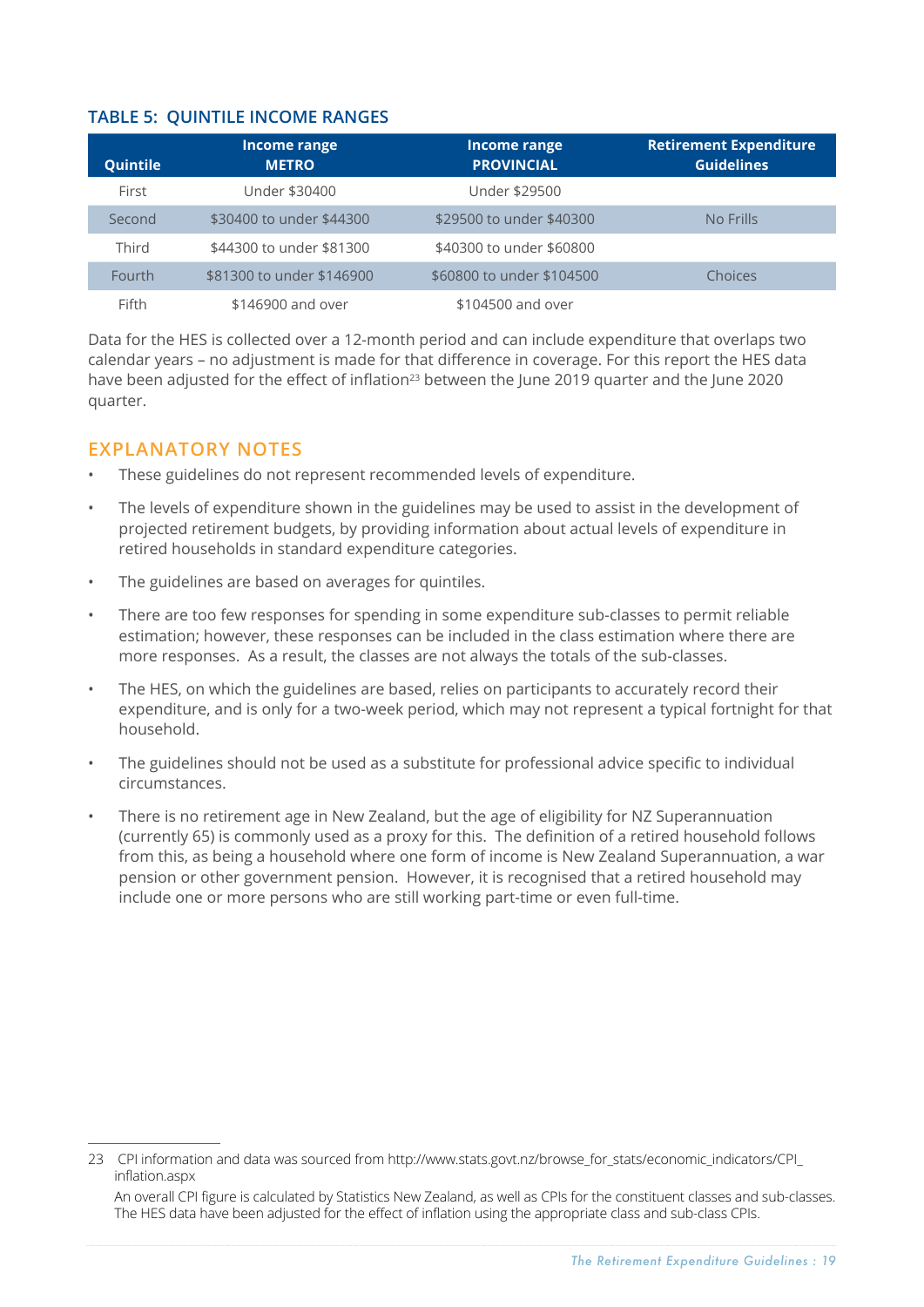# <span id="page-19-0"></span>**APPENDIX 3: DEFINITION OF INCOME SOURCES (SOURCE: STATISTICS NEW ZEALAND)**

**Investment income:** net profit or loss received from investments. Investments captured in this collection are rent, rents from Māori land or other leased land, dividends from New Zealand companies, royalties, or interest from: banks, other financial institutions, bonds, stocks, money market funds, debentures, or securities.

**New Zealand Superannuation and war pensions:** covers New Zealand Superannuation, and veteran's, war disablement, and surviving spouse pensions.

**Other government benefits:** includes all family assistance payments such as those made as part of the Working for Families package. This category also includes main benefits (eg unemployment benefit, invalid's benefit), and student allowances, emergency benefits, and supplements.

**Other sources of regular and recurring income**: includes income received from trusts, annuities, alimony, educational scholarships, and income protection insurance.

**Private superannuation income:** includes income received from both job-related superannuation schemes and other private schemes.

**Self-employment income**: is the net profit or loss received from all current and previous selfemployment jobs held over the reference period. It includes drawings (cash or goods the respondent takes out of the business instead of a 'wage').

**Wages and salaries:** consists of income received from all current and previous wage and salary jobs held over the reference period. This includes any job-related bonuses, commissions, redundancies, or other taxable income such as honoraria or directors' fees. A respondent can have an employment status of 'self-employed' but receive wage and salary income instead of self-employment income.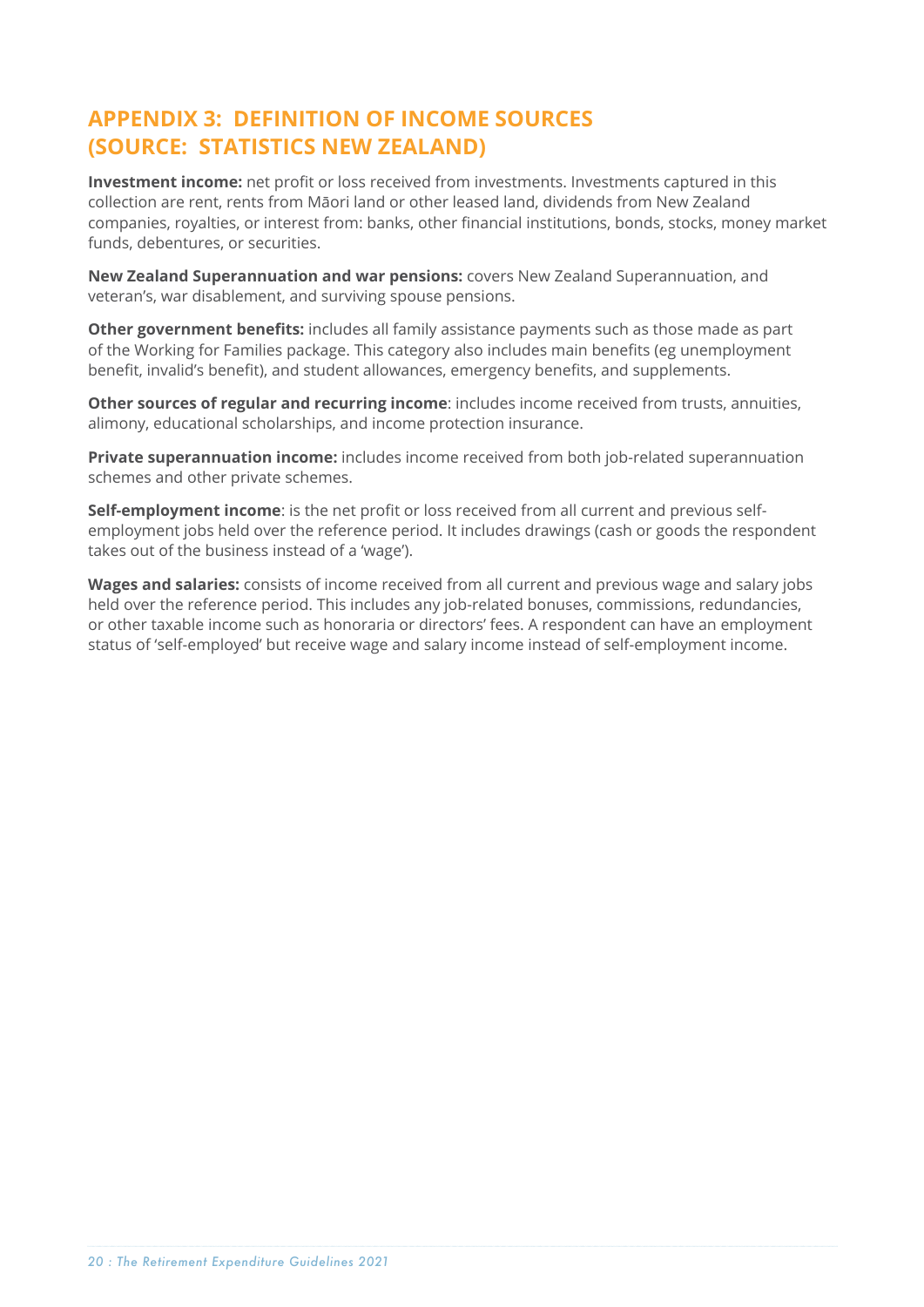# <span id="page-20-0"></span>**APPENDIX 4: USEFUL SOURCES OF INFORMATION**

Age Concern – <https://www.ageconcern.org.nz/>

Family Services Directory –<https://www.familyservices.govt.nz/directory/>

Financial Advice New Zealand –<https://financialadvice.nz/>

Financial Markets Authority (Getting Financial Advice) – <https://www.fma.govt.nz/investors/getting-financial-advice/>

Financial Service Providers Register – <https://fsp-register.companiesoffice.govt.nz/>

Ministry of Health – <https://www.health.govt.nz/our-work/life-stages/health-older-people>

Money Talks – <https://www.moneytalks.co.nz/>

Public Trust – [https://www.publictrust.co.nz/](https://www.publictrust.co.nz/   ) 

Sorted website –<https://sorted.org.nz/>

Te Ara Ahunga Ora Retirement Commission –<https://retirement.govt.nz/>